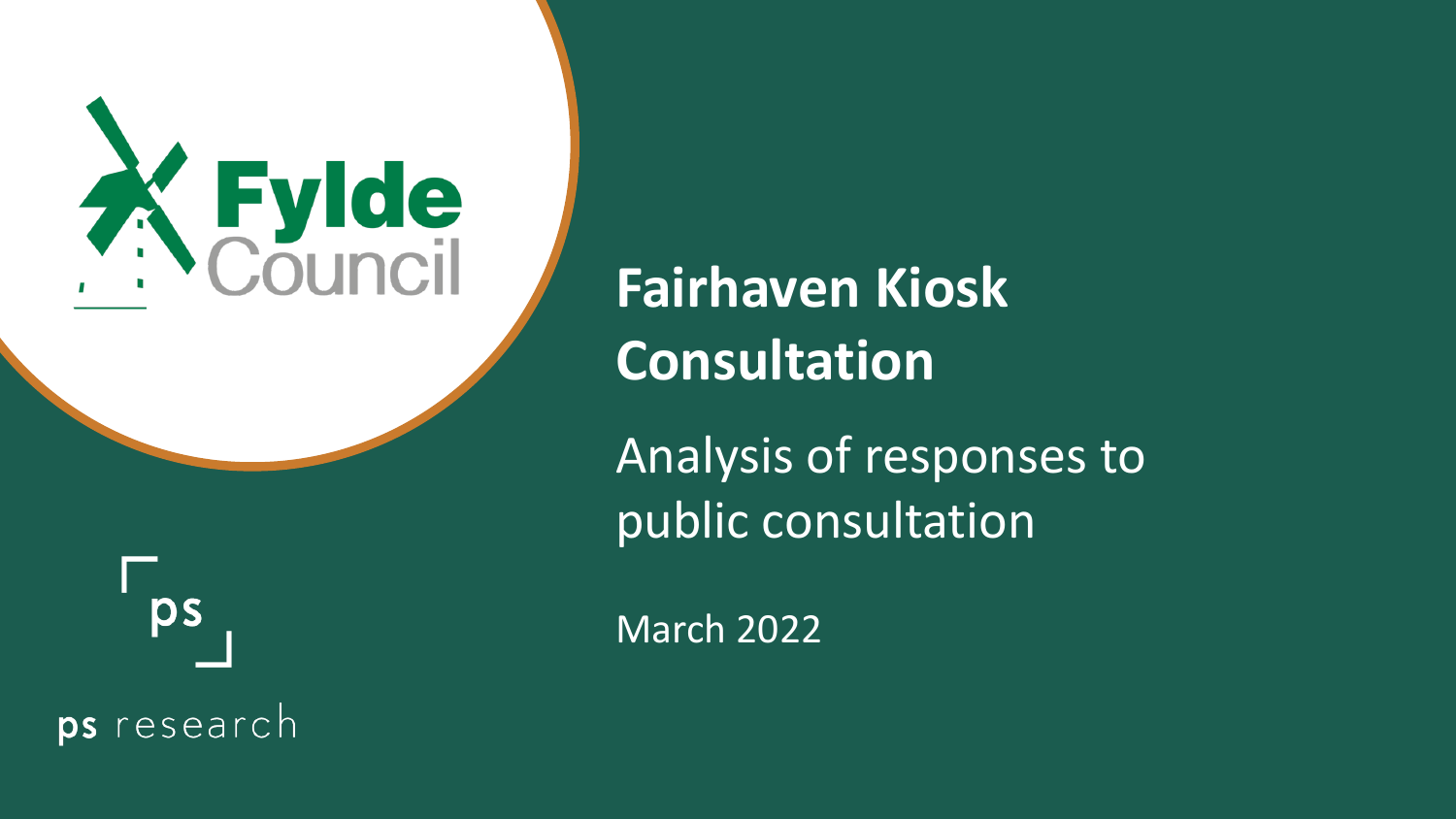## **Contents.**

| <b>Section</b>              | Page           |
|-----------------------------|----------------|
| Summary                     | p <sub>3</sub> |
| <b>Background</b>           | p4             |
| Levels of overall support   | p8             |
| Views on proposed design    | p14            |
| <b>Views on location</b>    | p21            |
| Likelihood to use new venue | p28            |
| <b>Further feedback</b>     | p32            |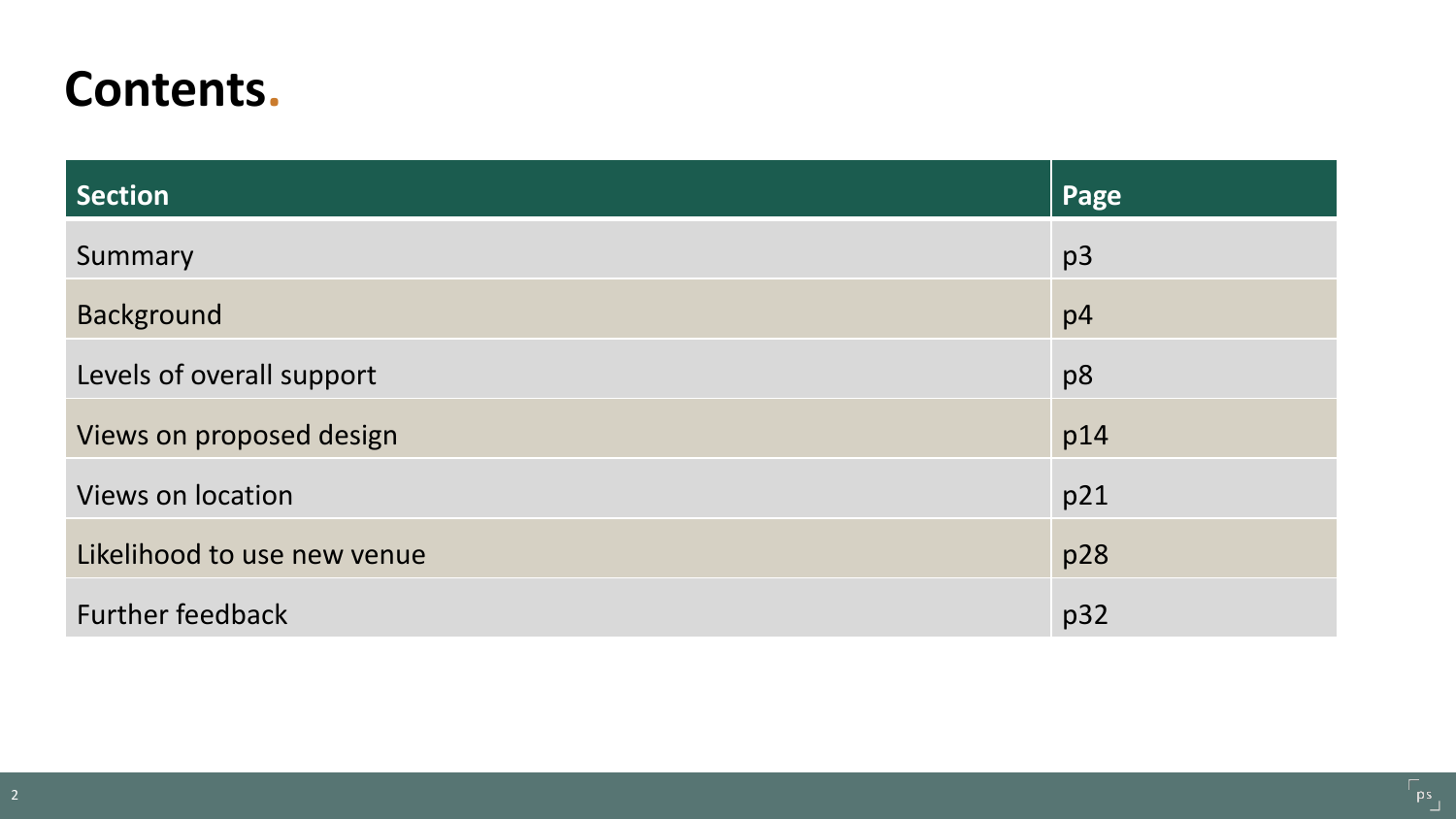## **Summary.**

**270** Responses to the feedback form were received



### **Almost 6 in 10 respondents (57%) do not support the proposal for a replacement kiosk.**

Support is lowest amongst residents in the FY8 1 postcode (32% support the proposal); residents who live outside FY8 1 are more likely to support the proposal although opinions are divided (51% support overall; 49% do not) .



**The key themes amongst all comments are that people feel the replacement kiosk is too expensive or that money could be better spent elsewhere, and/or that the existing amenities are sufficient and would be negatively impacted by the replacement kiosk.**



**The majority of those that support the proposal overall feel the current design is appropriate, agree with the proposed location and feel they are likely to use the new venue.**



The majority of those that do **not** support the proposal overall do not feel the current design is appropriate, do **not agree with the proposed location and say they are unlikely to use the new venue.**



**7 in 10 respondents gave further feedback. The top three most common themes amongst this feedback are:**

- This is a waste of money/too expensive/money should be spent elsewhere in the area
- Love the design/good design
- The existing amenities are sufficient/this will negatively impact existing businesses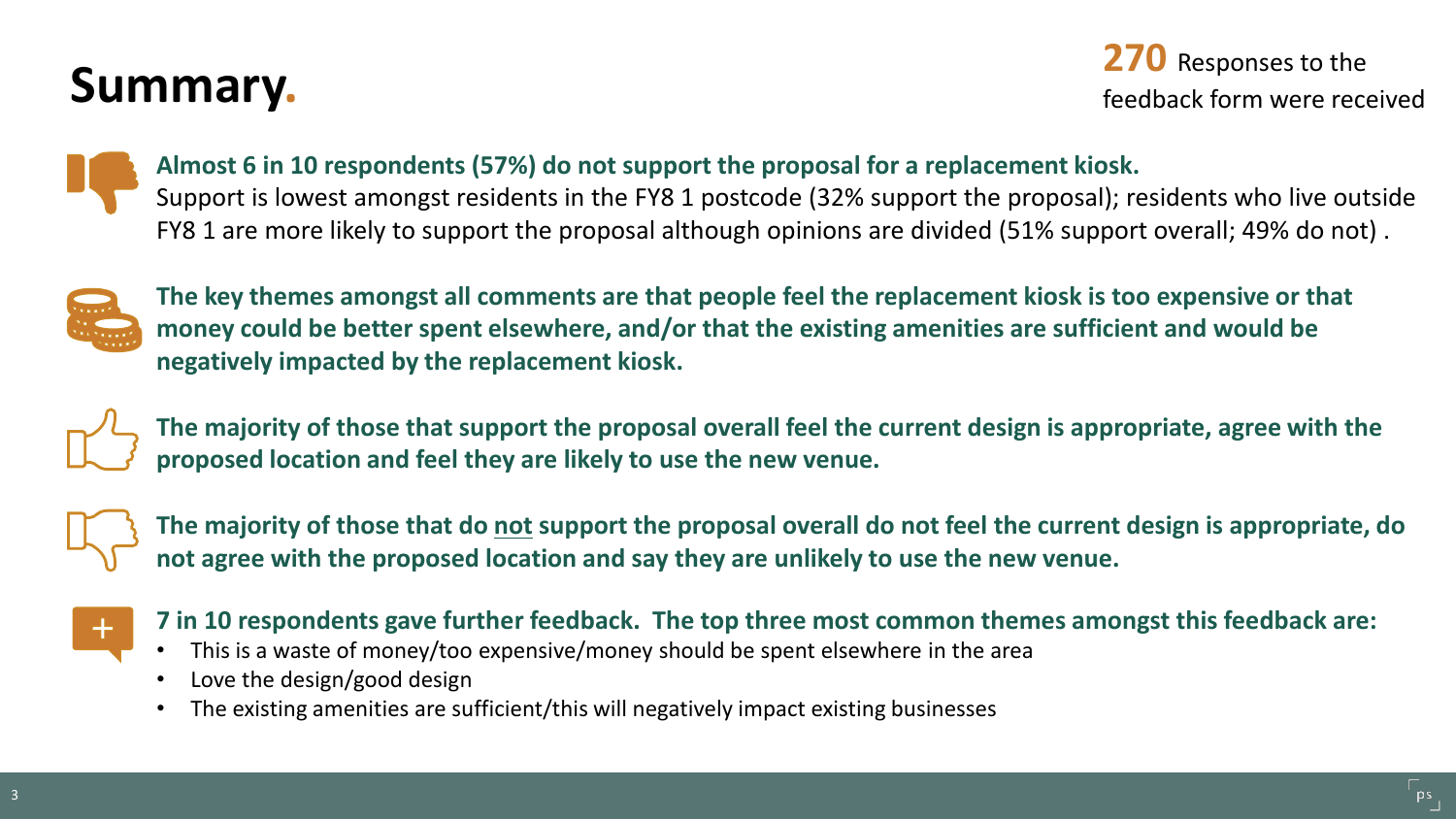## **Background.**

Fylde Council are proposing to replace the existing ice cream kiosk at the entrance to Stanner Bank Car Park and replace it with a new, architect designed building with seating. The proposal went to full Council on 5 July 2021, and it was resolved to approve the fully funded scheme to the Council's Capital Programme to the sum of £360,000, met in full from the Funding Volatility Reserve.

As detailed on the public feedback form: "The building is seen as the final piece of the coastal regeneration works in the area, providing a landmark for the public to pause for refreshment and enjoy the surrounding views of the estuary. The design is purposefully sculptural in form, taking precedent from the local birds in flight. Materials have been chosen for their robust nature and reference to the coastal location. The proposal is sited away from the road at the point where the pathways meet, at a natural stopping point for those walking the coastal path. The surrounding landscape will be carefully considered, with minimal impact to the open grass verge."

An exhibition of the proposed Fairhaven Kiosk was held between 24- 26 February 2022 in the Mawson Room at Fairhaven Lake to give the public the opportunity to view the design for the building.

Fylde Council invited anyone who wished to comment or feedback on the proposals to attend the exhibition and see the design in person.

A Public Feedback form was prepared in conjunction with the exhibition. The form asked the following questions:

- 1. Please let us know the first 4 digits of your postcode
- 2. Do you support the proposal to create a replacement kiosk in the area serving hot and cold snacks? (Yes/No)
- 3. Do you feel the current design is appropriate (Yes/No)
- 4. If you answered no to question 3, please explain your answer (Open text)
- 5. Do you agree with the location (Yes/No)
- 6. If you answered no to question 5, which alternative location(s) would you propose? (Open text)
- 7. It is anticipated that the kiosk will sell hot and cold beverages. Are you likely to use the new venue? (Yes/No)
- 8. Do you have any further feedback? (Open text)

Fylde Council designed and ran the consultation and PS Research, an independent research agency, was commissioned to analyse the responses and produce this summary report.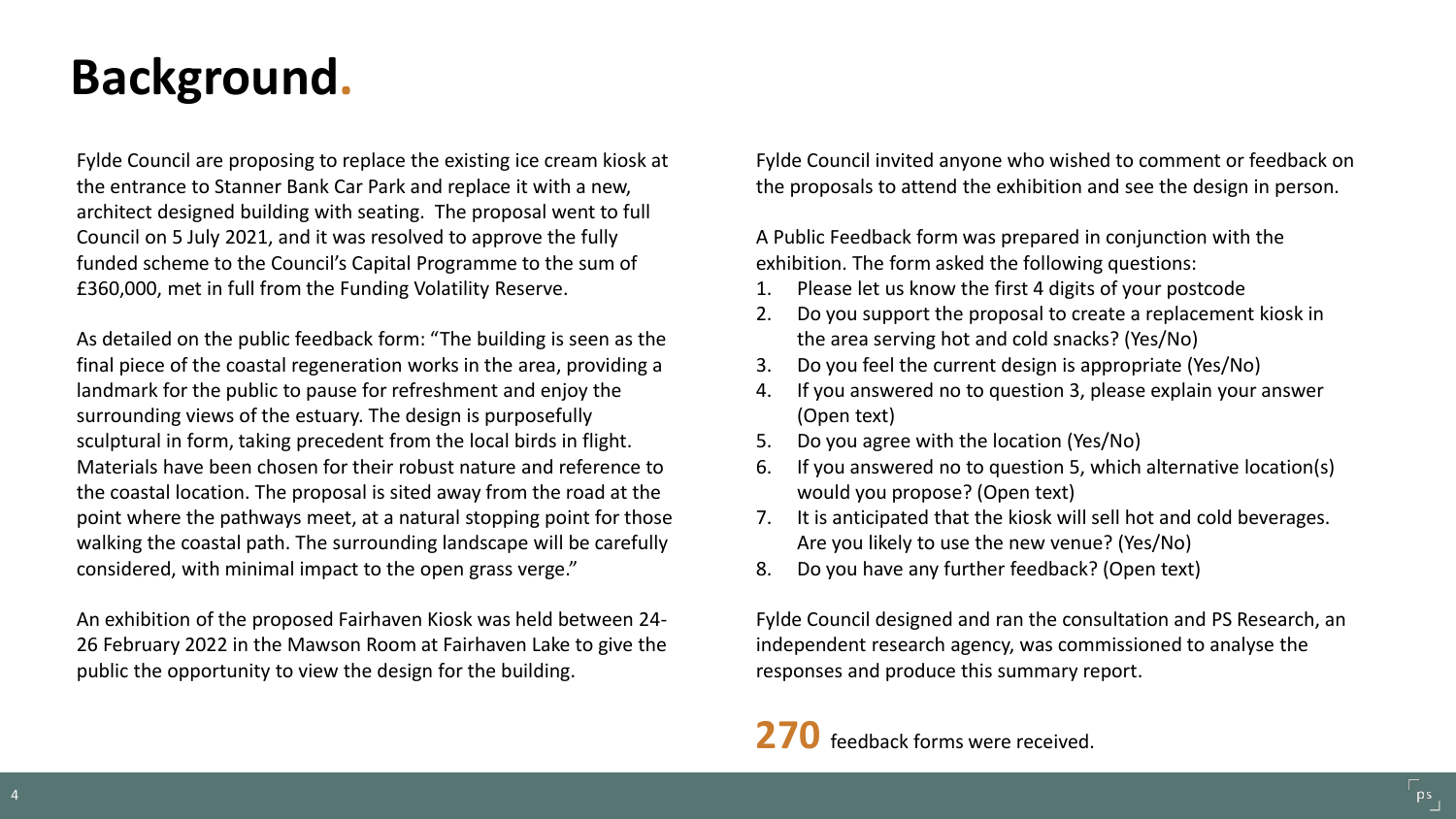### **The majority of feedback is from residents living in the FY8 1 postcode area.**



39% of all respondents to the consultation live in the FY8 1 postcode area.

One in five live in the FY8 4 postcode area.

Other areas represented in the consultation include FY8 5 and FY8 3 (both 11% of all responses).

Q1: Please let us know the first 4 digits of your postcode: n=270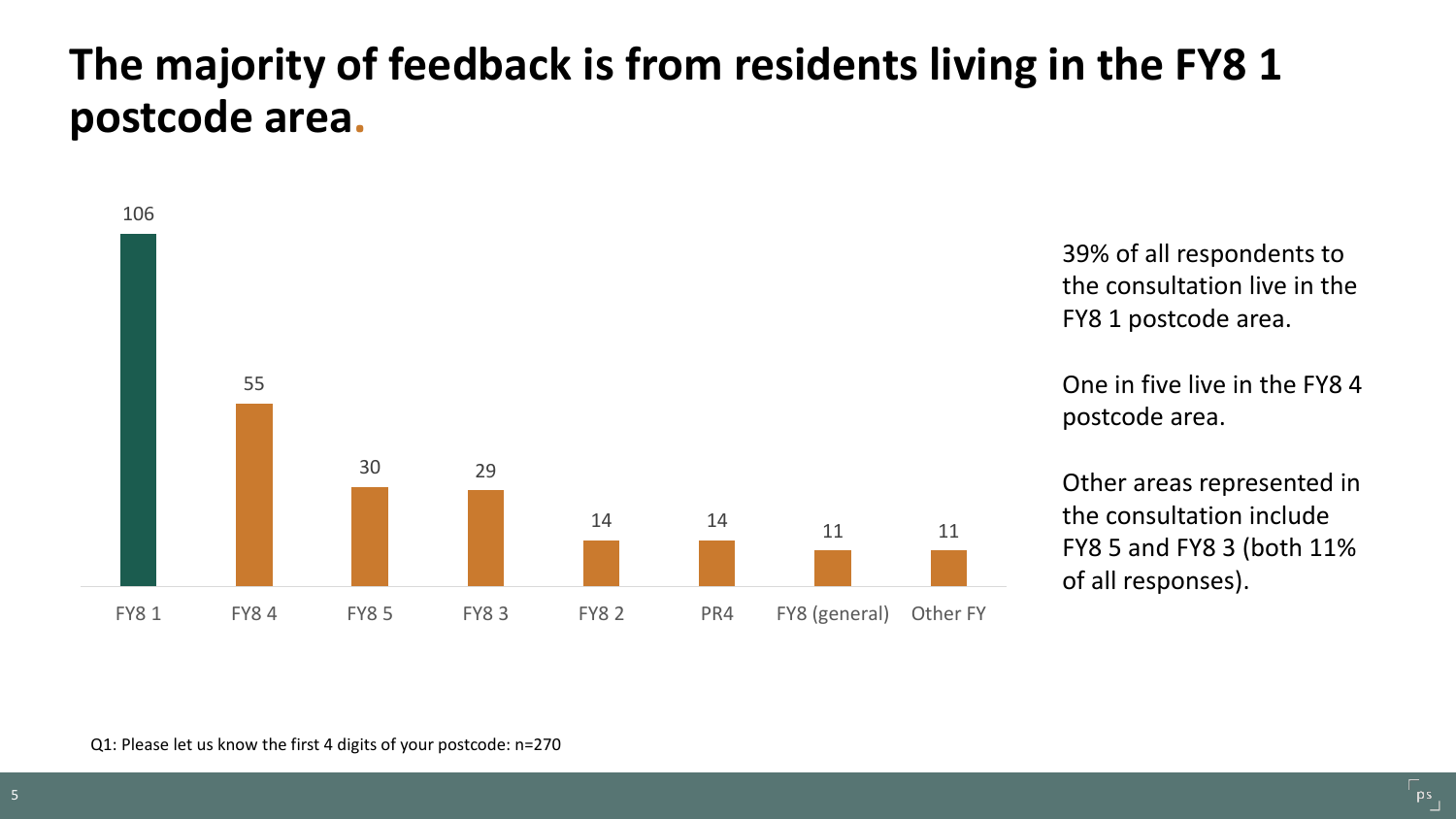## **Proposed location of new kiosk.**

#### **FY8 1 postcode area:**



**•** Proposed location of new kiosk

© OpenStreetMap contributors https://www.openstreetmap.org/copyright **Ariel photo of site:**



**EXISTING SITE: AERIAL PHOTOGRAPH** (not to scale) **IC3** Existing Ice Cream Kiosk Site **IC3** Proposal Site

 $\bigoplus$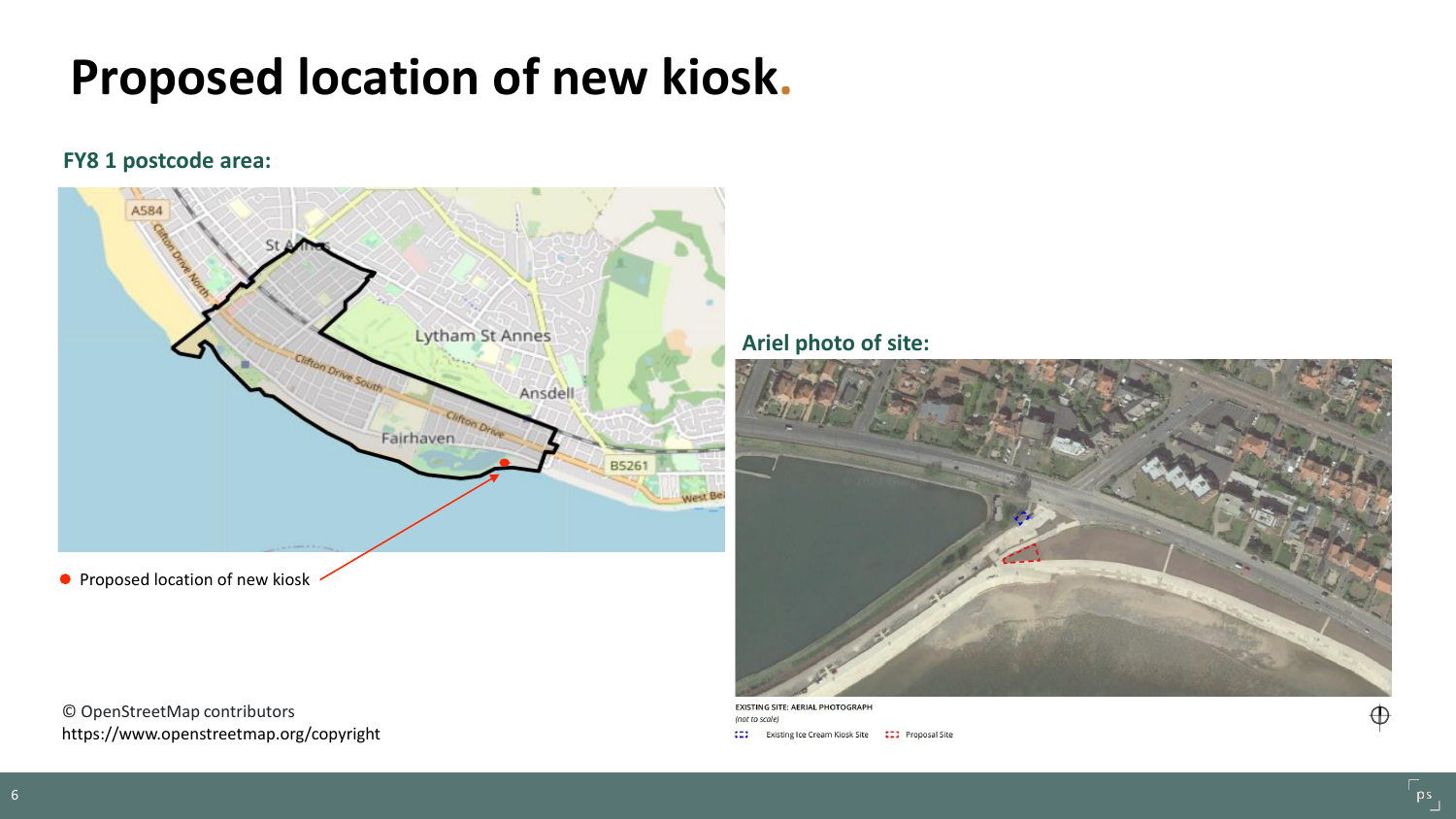## **Proposed design of the new kiosk.**







View looking towards the building on the approach from the promenade around the lake.



**NORTH ELEVATION** 



SOUTH ELEVATION



**WEST ELEVATION** 

**EAST ELEVATION**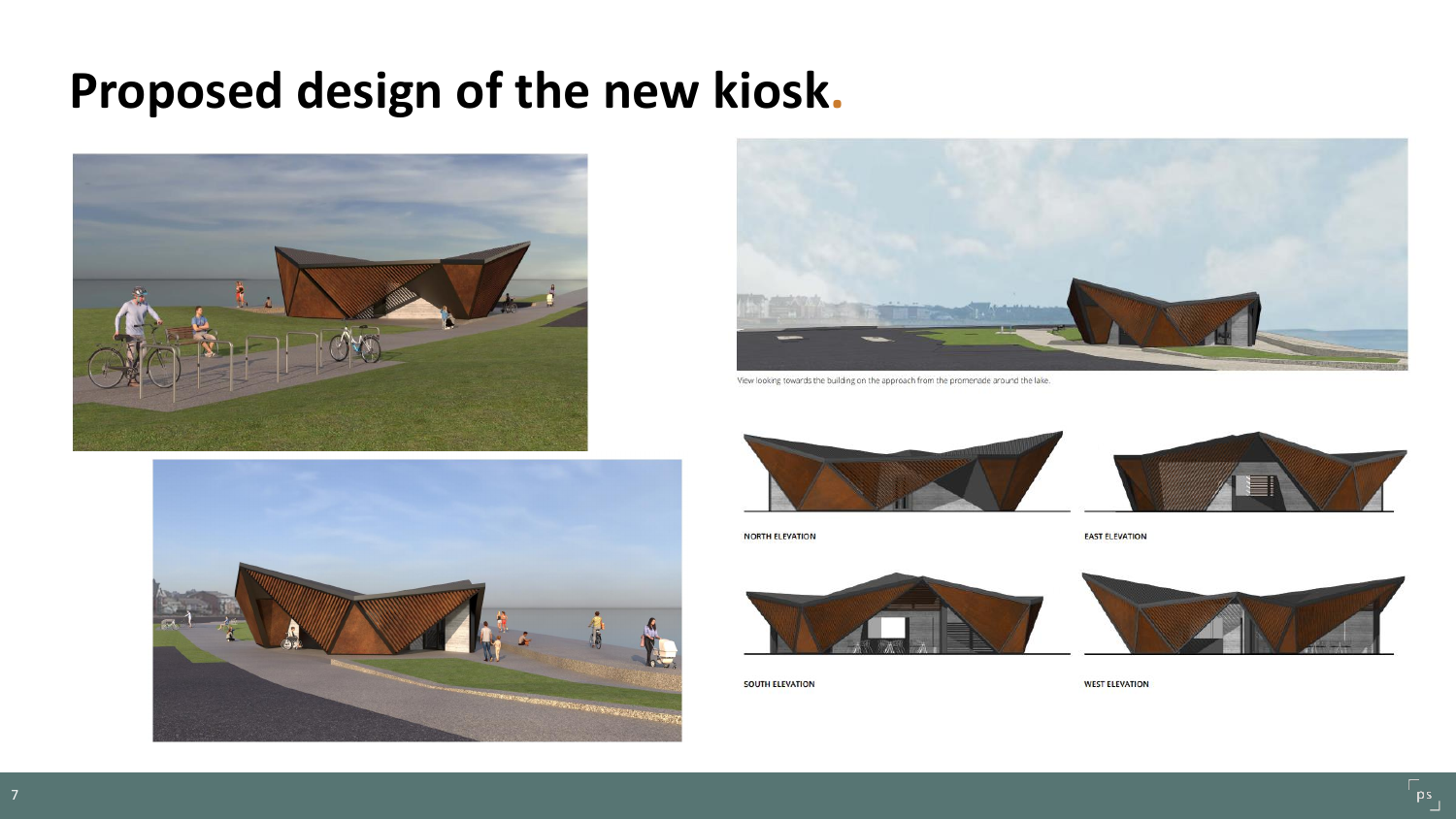# **Levels of overall support.**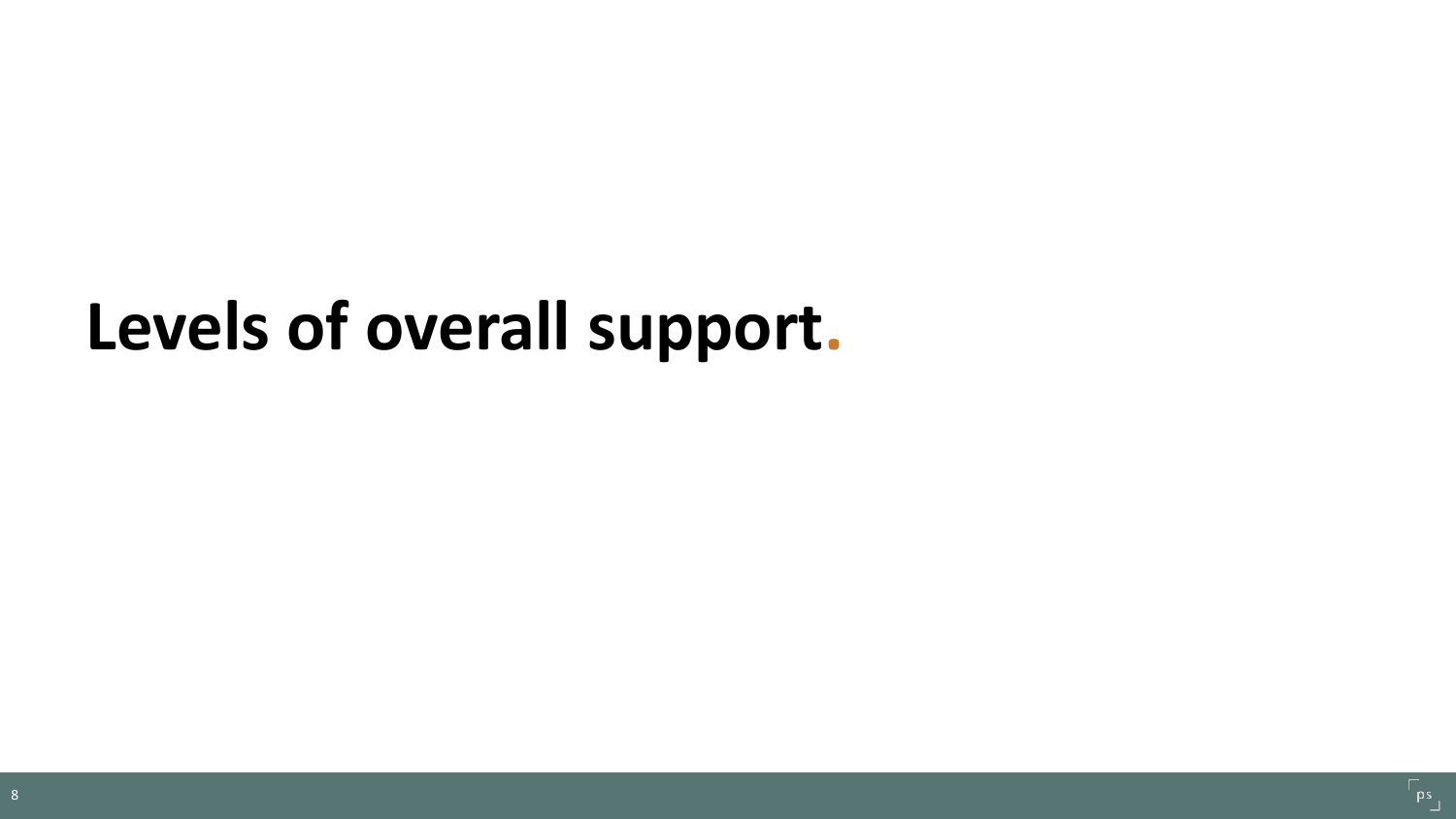## **57% of those providing feedback do not support the proposal for a replacement kiosk.**

"Do you support the proposal to create a replacement kiosk in the area serving hot and cold snacks?"





Two thirds (68%) of respondents living in the FY8 1 postcode area do not support the proposal.

- This is the postcode area with the highest number of responses too
- Three in five respondents in FY8 3 and FY8 4 do not support the proposal

*See next page for more results by postcode area*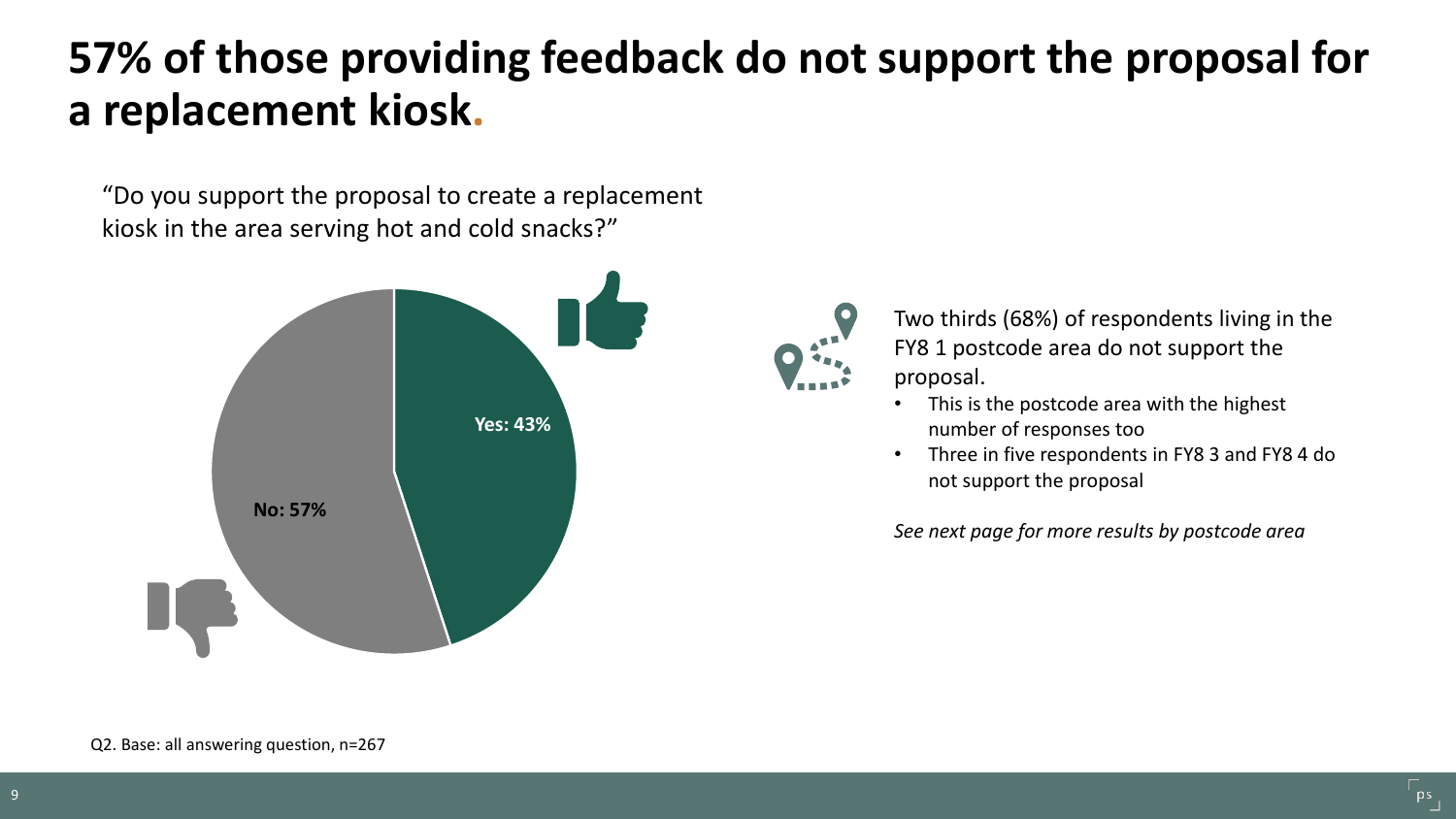## **Overall support is lowest amongst FY8 1 residents; outside of FY8 1, opinions are almost equally divided.**

**Residents living outside of FY8 1 are more likely to support the proposal, although opinions are divided. Results by postcode area indicate that those in FY8 2, other FY areas and PR4 are most likely to support the proposal.**



#### Q2. Base: all answering question

**Breakdown by postcode area**

|                          | <b>Support</b><br>proposal | <b>Oppose</b><br>proposal |
|--------------------------|----------------------------|---------------------------|
| <b>FY8 2</b> ( $n=13*$ ) | 69%                        | 31%                       |
| <b>FY8 3</b> ( $n=28*$ ) | 39%                        | 61%                       |
| FY8 4 $(n=55)$           | 40%                        | 60%                       |
| $FY85(n=30)$             | 47%                        | 53%                       |
| Other FY $(n=11^*)$      | 73%                        | 27%                       |
| <b>PR 4</b> ( $n=14*$ )  | 79%                        | 21%                       |

*\*Sample sizes are low; differences should be treated with caution.*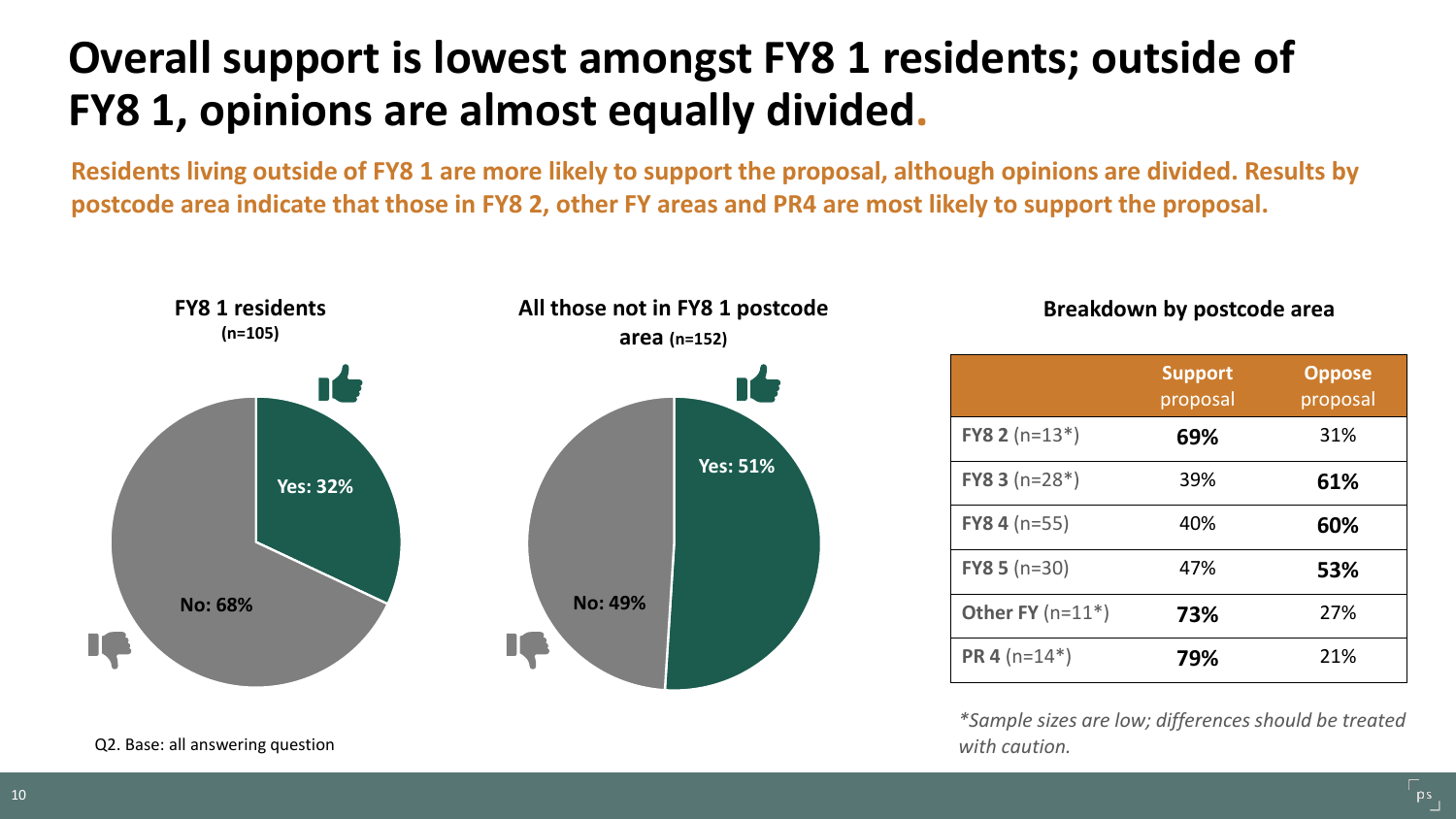## **A third of comments suggest that the money would be better spent elsewhere and/or that existing amenities are sufficient.**

Answers provided in free text boxes do not always relate to the question asked. There are some key common themes across all comments given in free text answers (regardless of question):



Too expensive/ money would be better spent elsewhere

**Mentioned on 36% of all feedback forms**



Existing amenities are sufficient/will impact existing businesses

**Mentioned on 33% of all feedback forms**



**Spend it on Ansdell Institute instead: mentioned on 11% of all feedback forms**



Like the design

**Mentioned on 20% of all feedback forms**



Don't build on green/open space **Mentioned on 20% of all feedback forms**

Base: all responses (n=270). Note: If one form contained comments on the same theme in more than one free text box, these have only been counted once.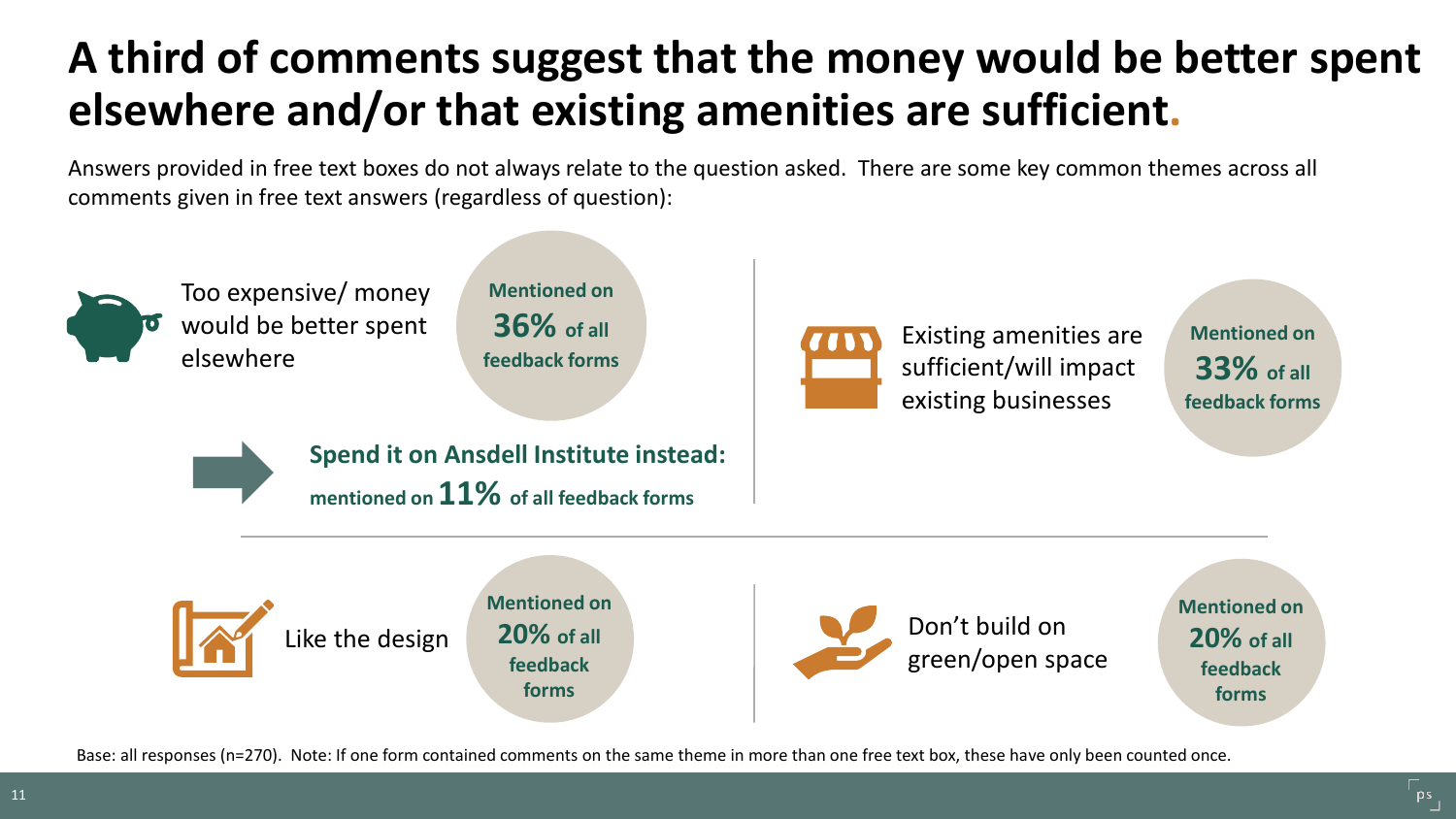## **Key themes: 'Too expensive' & 'existing amenities are sufficient' (example comments).**



Unnecessary public expenditure, money should be spent on more pressing needs such as repair of the Ansdell Institute which is a community need.

The building is not in keeping with the surrounding area. It's a waste of taxpayers money as the café by the lake is more than adequate and has cost a lot of money already.

Another café will surely effect the sales at the existing café which has just been refurbished. There are a lot of local buildings which would more benefit from being refurbished - Lytham library for example.

There is no need for another café and building at the Lake. Both from an environmental aspect and using public money for something that is unnecessary. The money should be spent on something more worthwhile. There are plenty of venues in Fairhaven and Ansdell already.

Will spoil the bay and will be the first of many such establishments. Money could be spent on other amenities, i.e. Hewitt lecture room, redevelopment of Lytham police station etc. Will the council have the money available in present economic climate? We can't afford this!

Why do we need another ice cream parlour when there are two around the lake. This appears to be a way of providing the present family owners of the kiosk with another building at a big cost to the public and little cost to the present owners.

Ridiculous amount of money. Can't believe the costings. Spend Fylde money on public amenities not private businesses.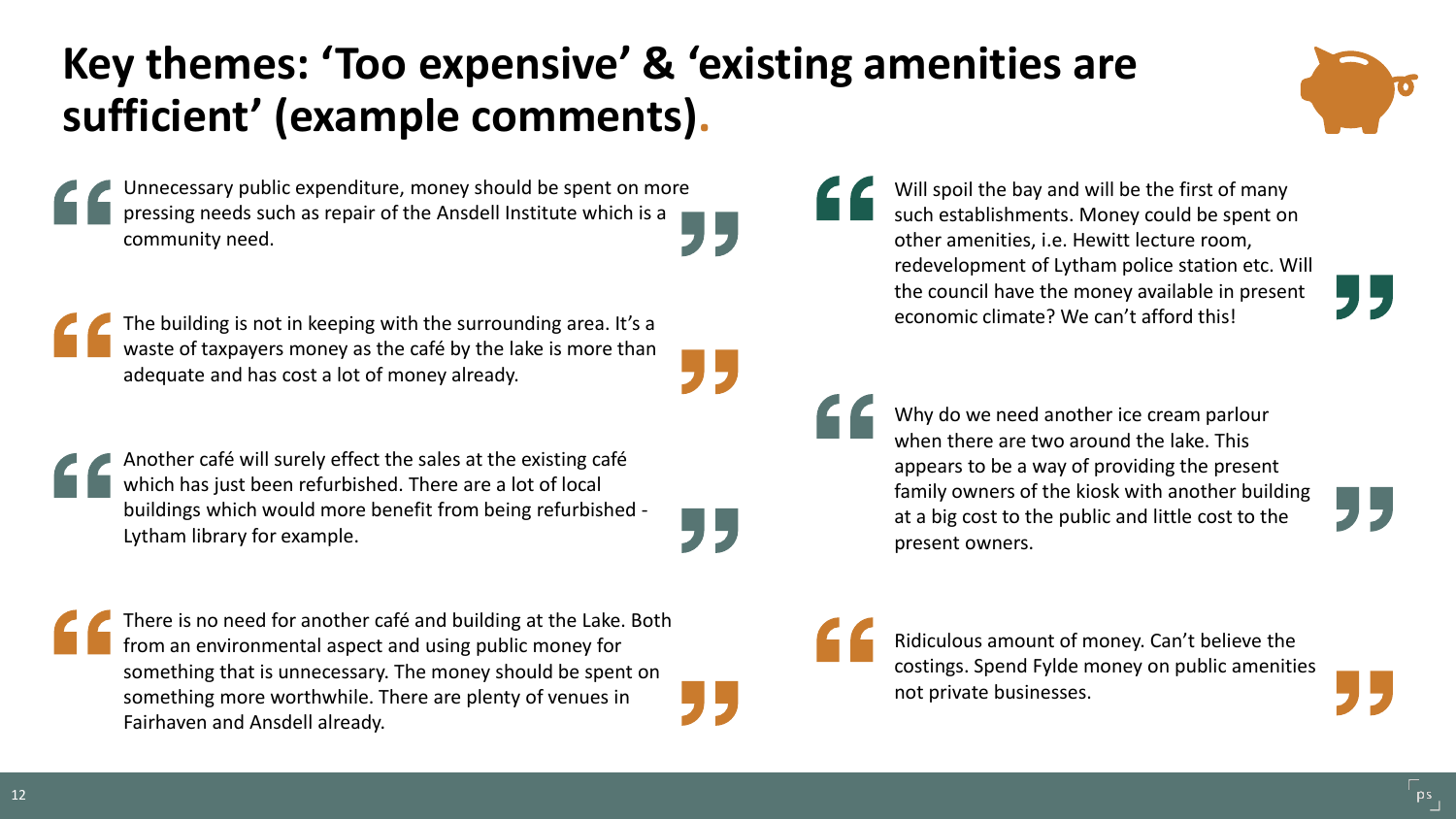## **Key themes: 'Like the design' & 'Don't build on green space' (example comments).**

55



Very innovative and artistic design which seems to have been well considered. Will be an added enhancement to the new very pleasant sea frontage.

Having seen the modern design, I am personally excited to see it come to life and can't wait to eat and drink there with my family.

Fantastic!! Most sensitive to the surroundings. I will be a frequent visitor! A brave, courageous design - well thought out. Congratulations to all concerned. Good luck! P.S. would like some reassurance re parking, esp. disabled parking?

A good improvement on the old café. A modern but not TOO modern design I will no doubt be paying a visit. Good luck

Commercial property should not be built on open green space especially when it has not been declared redundant. This is not a good use of our money which would appear to the benefit of one family. It does not compliment or improve the Granny's Bay area.

You are taking away a public open space. It will create problems over traffic, rubbish collection, drunk and disorderly as well as only benefitting one sole trader.

Not in present location. It is against council policy to construct/commercial development on open greenland on the seafront.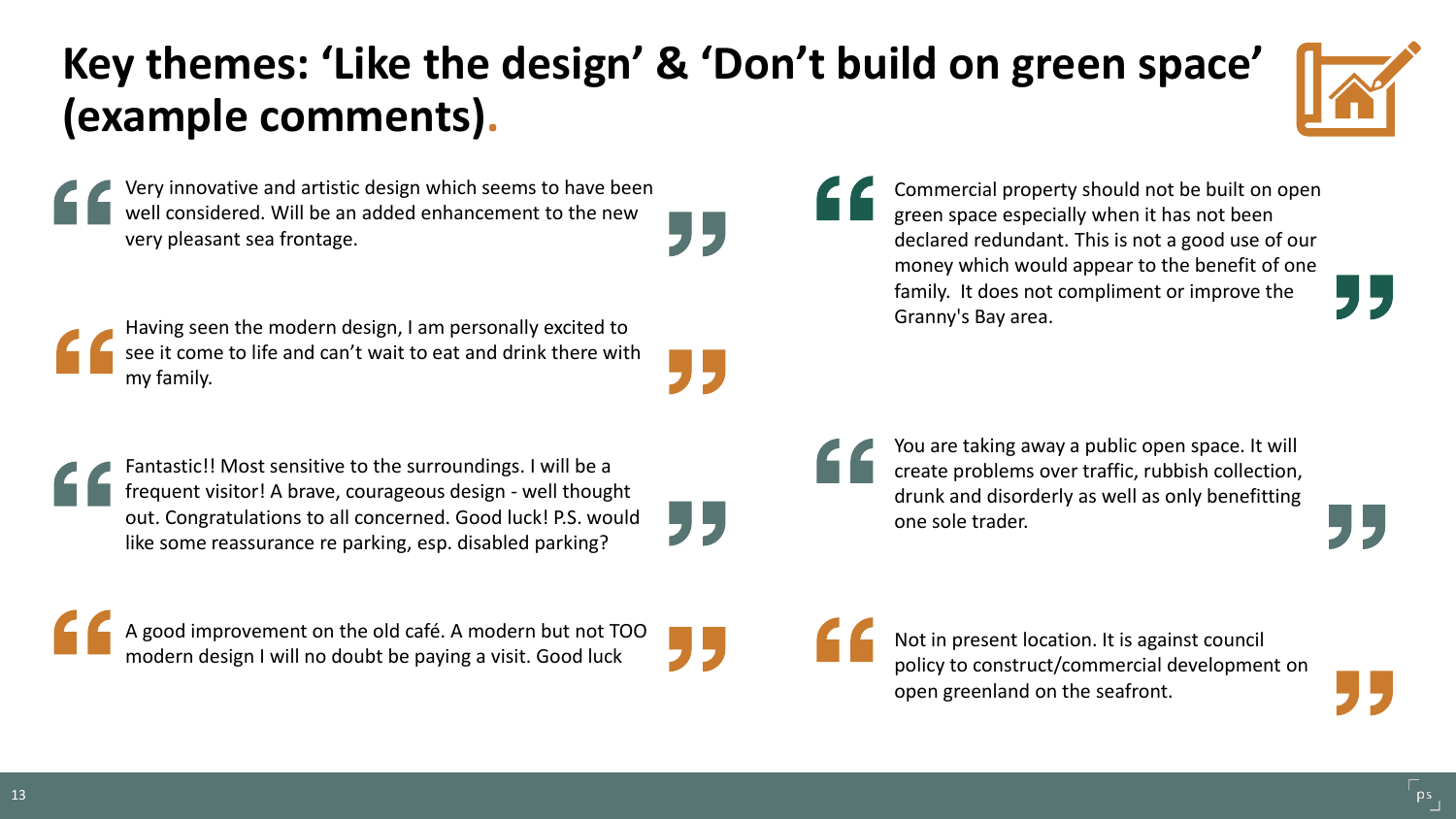# **Views on proposed design.**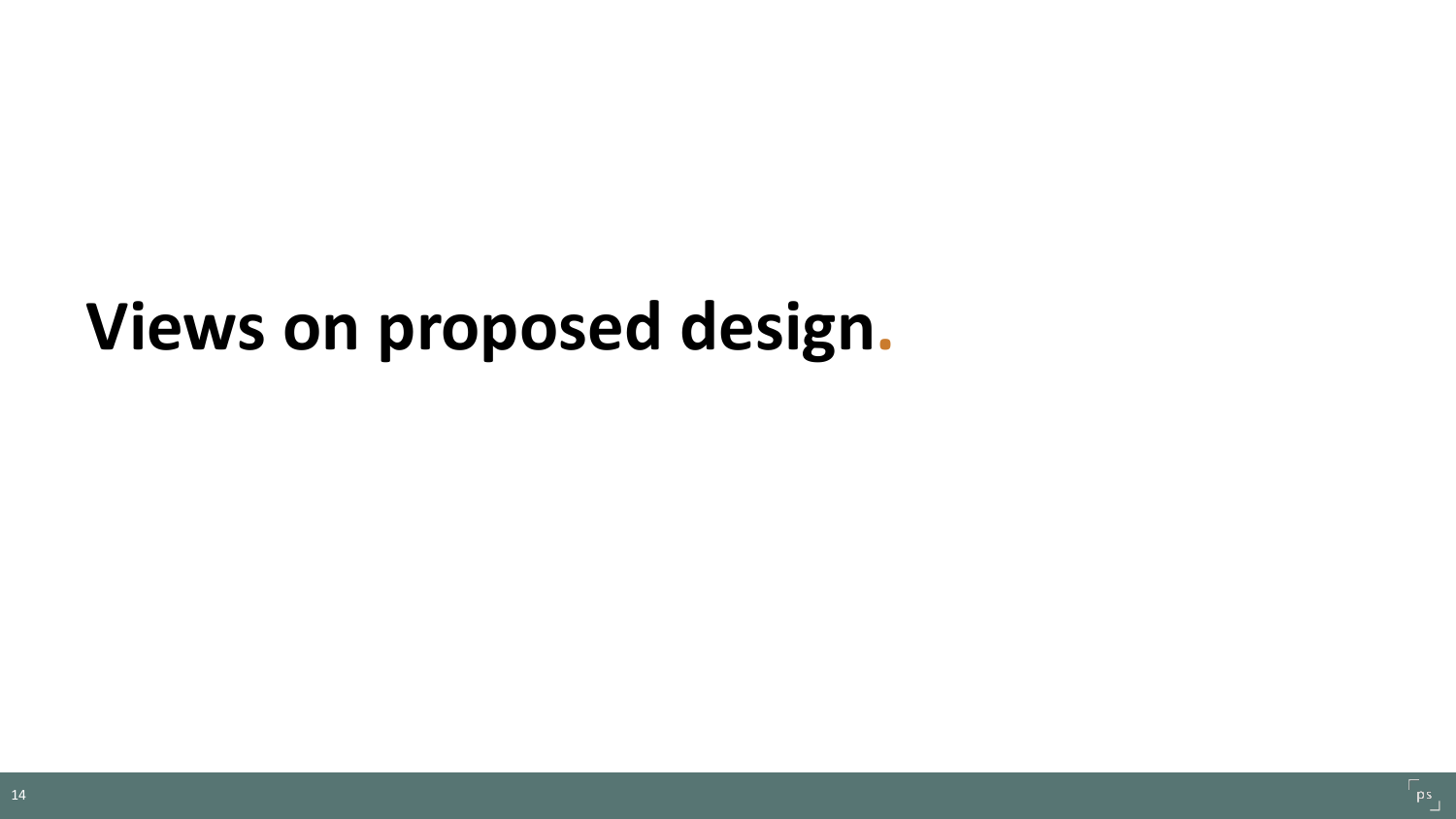## **Overall, over half do not feel the current design is appropriate.**

"Do you feel the current design is appropriate?"



The majority of respondents who indicated in the first question that they do not support the proposal to create a replacement kiosk answered 'no' to this question (see next page).

It is difficult to understand whether the negative answers to this question relate to the design or to the opposition of the replacement kiosk overall.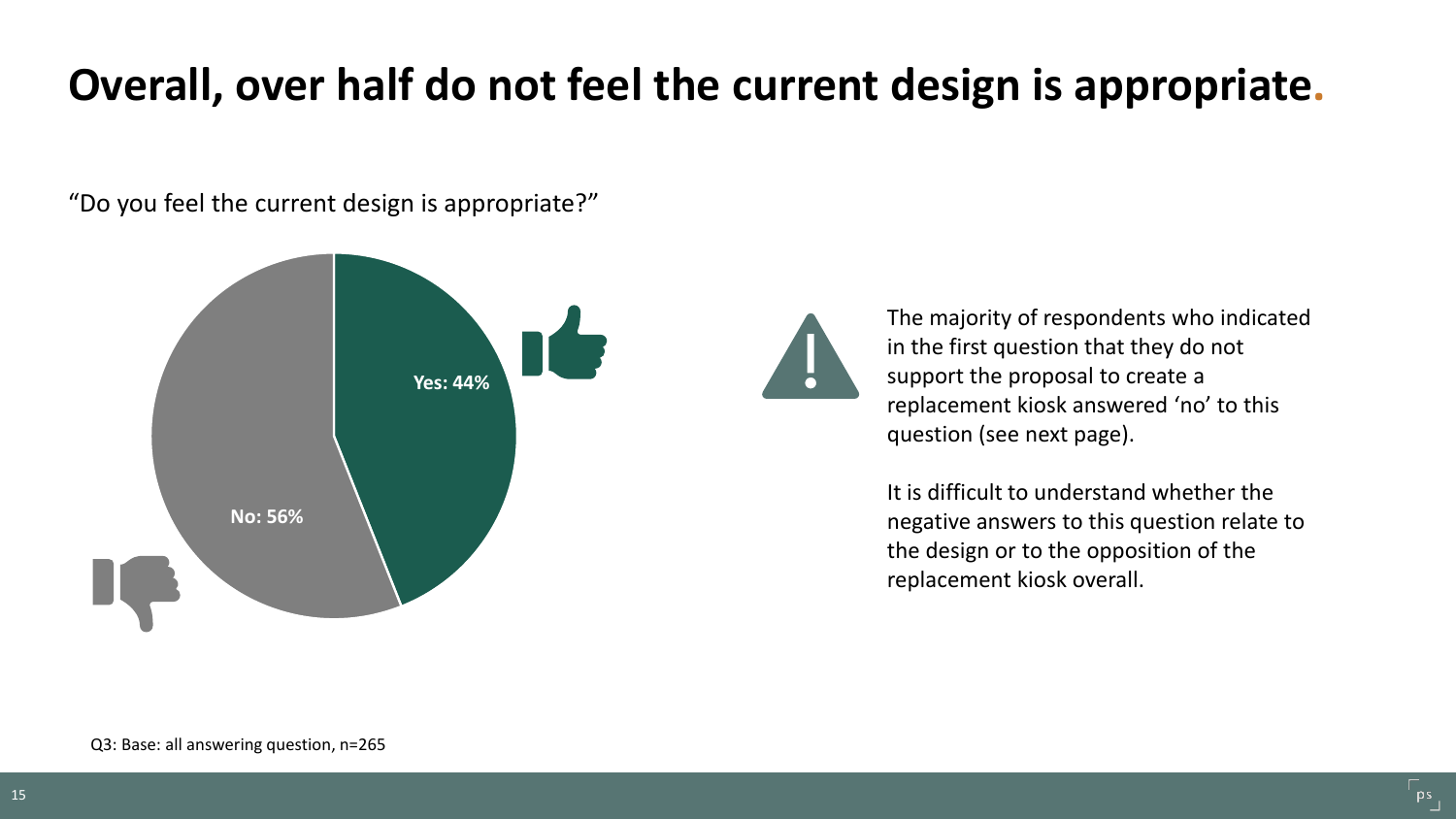## **Those who support the replacement kiosk in general also tend to feel the current design is appropriate (and vice-versa).**

The vast majority of those **who are generally supportive** of the replacement kiosk proposal also **feel the current design is appropriate.**



The vast majority of those **who do not support** the proposal to create a replacement kiosk **do not feel the current design is appropriate**



Q3. Base: all respondents who are generally supportive of the replacement kiosk and who answer the question, n=114

Q3. Base: all respondents who are **not** generally supportive of the replacement kiosk and who answer the question, n=149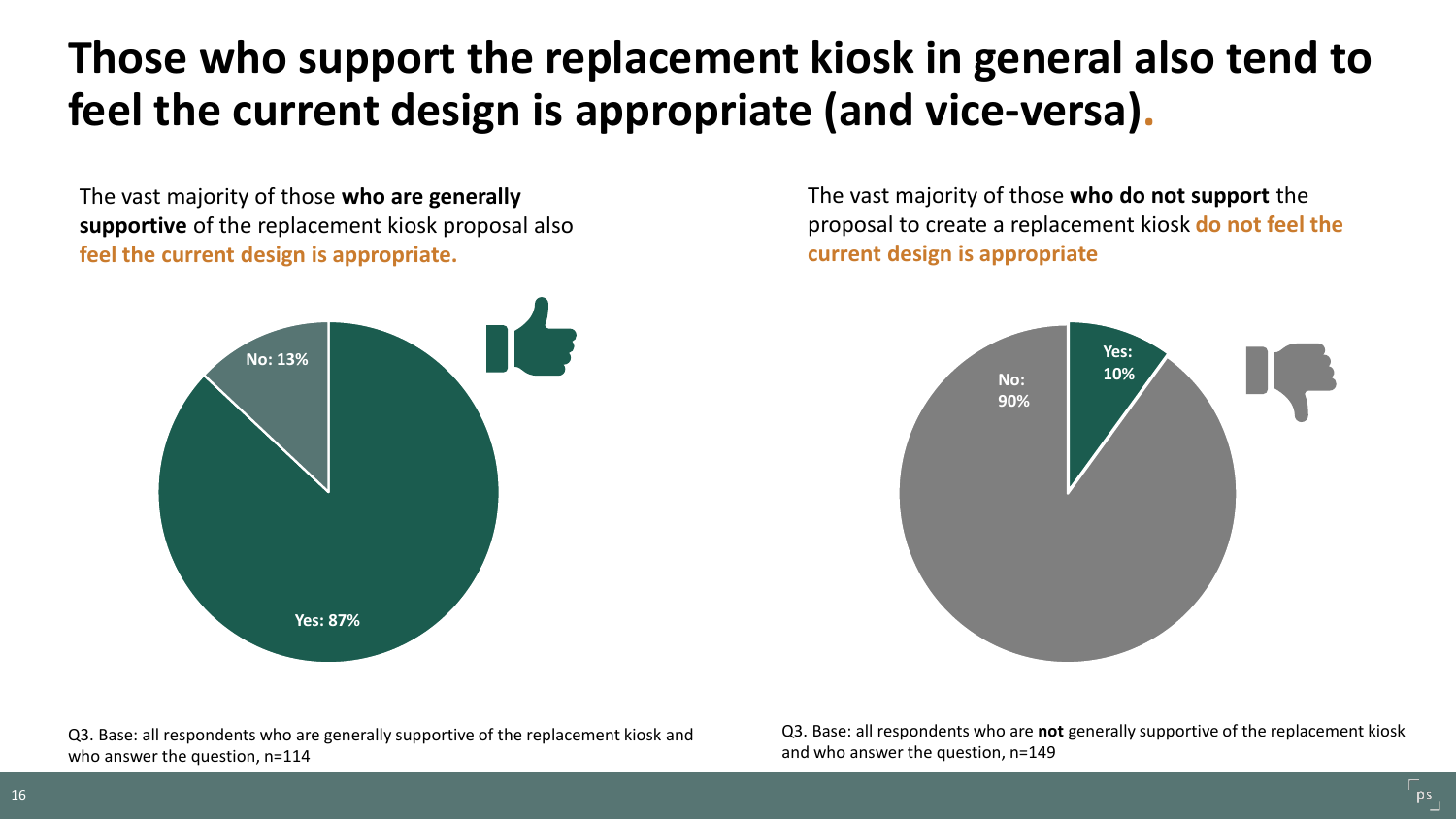## **Residents outside of FY8 1 are more likely to feel the current design is appropriate than those living in FY8 1.**

**Similar to levels of overall support, FY8 1 residents are least likely to agree with the current design. Results by postcode area indicate that those in FY8 2, other FY areas and PR4 are more likely to support the design than those in FY8 1.**



#### **Breakdown by postcode area**

|                          | <b>Design is</b><br>appropriate | <b>Design is not</b><br>appropriate |
|--------------------------|---------------------------------|-------------------------------------|
| <b>FY8 2</b> ( $n=14*$ ) | 64%                             | 36%                                 |
| FY8 3 $(n=29*)$          | 48%                             | 52%                                 |
| $FY84(n=55)$             | 40%                             | 60%                                 |
| FY8 5 $(n=29*)$          | 48%                             | 52%                                 |
| Other FY $(n=11*)$       | 73%                             | 27%                                 |
| <b>PR 4</b> ( $n=14*$ )  | 79%                             | 21%                                 |

*\*Sample sizes are low; differences should be treated with caution.*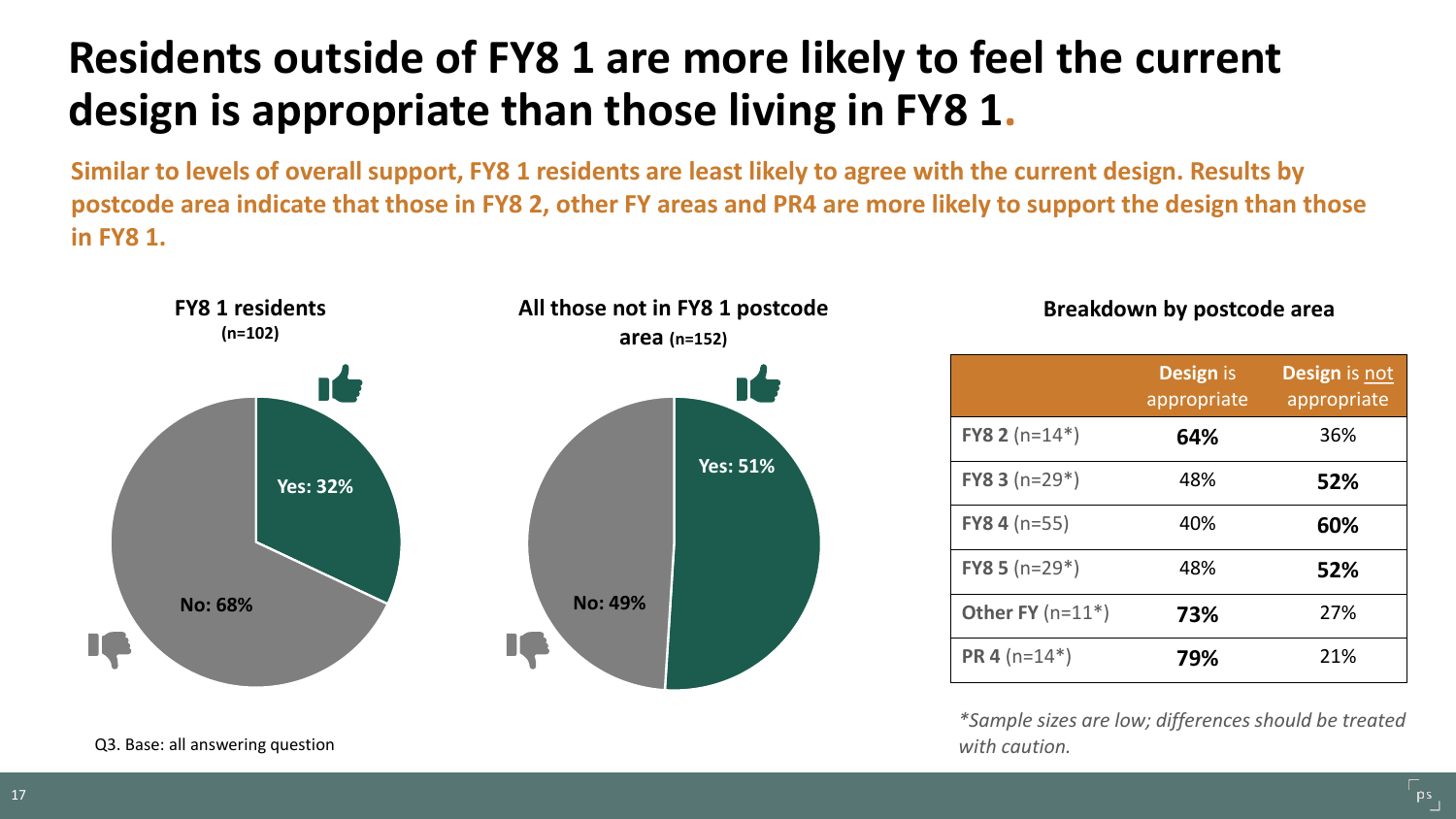## **Reasons given for not finding the design appropriate.**

**Many comments given at Q4 do not relate to the proposed design. Amongst the design-specific comments, the most common is that the design is not seen as being in keeping with the surroundings.**



#### **Reasons given in first open text box (i.e. for not feeling that the design is appropriate)**

149 people answered 'no' at Q3. Of these, 146 people gave a reason for this answer at Q4. These answers have been coded into themes (note that comments from one response may be 'multicoded', i.e. may include multiple themes).

78 comments related to the design of the new kiosk and 89 comments were not designspecific and were related to wider concerns/questions.

Q4. "*If you answered no to question 3, please explain your answer below."* Coded responses to open text box. Base: all respondents saying 'no' at Q3 (appropriateness of design) and giving a reason for this at Q3 (n=146). Only responses of 5% and over shown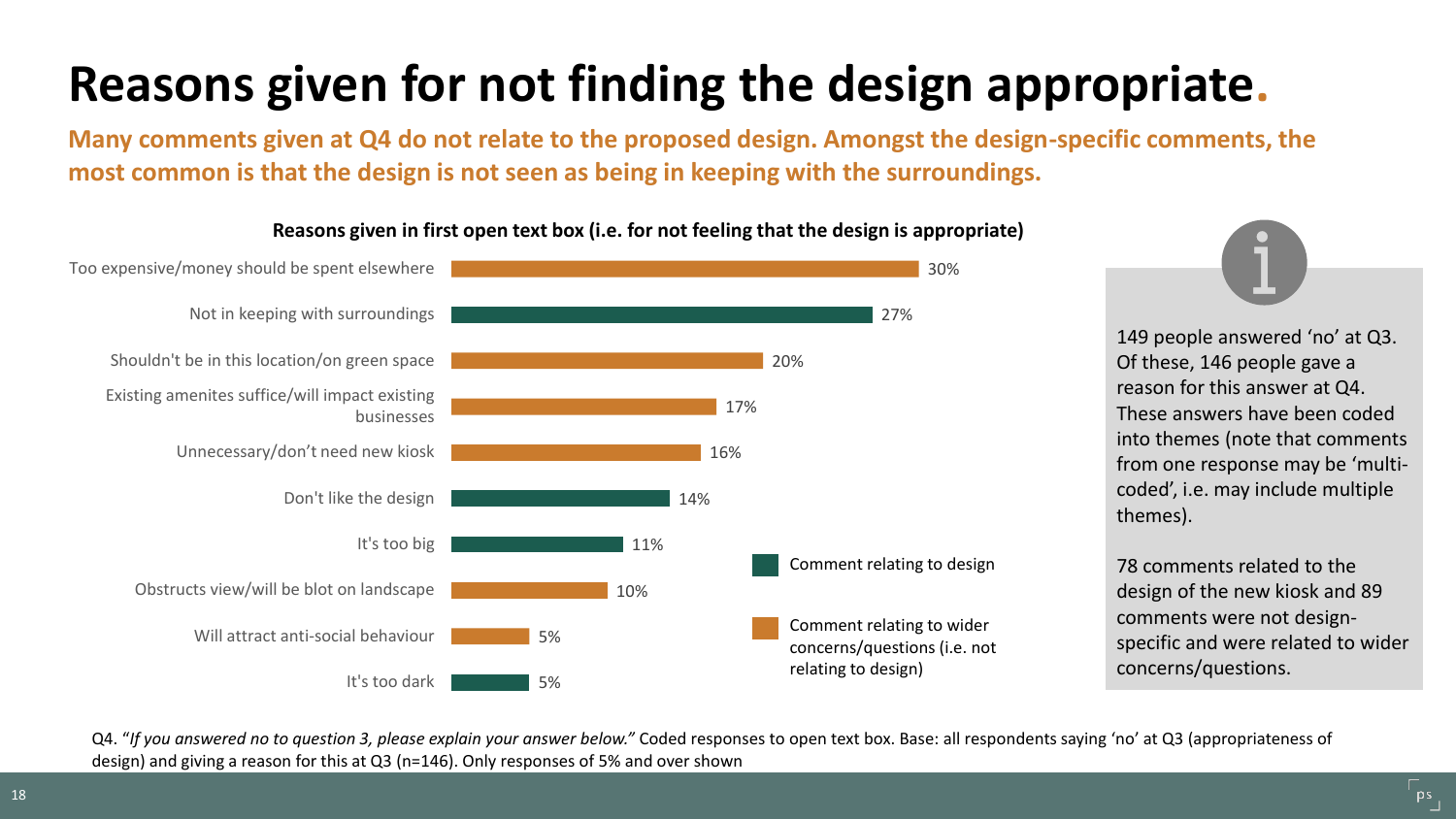## **Design-specific comments: example comments.**

Totally wrong design. Not in keeping with lakeside architecture. Far too expensive for a small facility.



The proposed building design is not appropriate in any way given the attractive design of the promenade and open aspect of the promenade.

The current design is rectilinear and does not reflect migrating birds etc. It should be curvilinear. Also Corten steel is dark and inappropriate, not to mention building on a newly formed green thus creating a precedent for building on other coastal spaces!

Building is too big and too high elevation. Needs to be lower profile and more discrete.

Looks 'heavy' in the photos. Could it be altered to look more welcoming?

In a ridiculously prominent position and is a blot on our wonderful landscape.



Too dark, the dark/rust colour just doesn't reflect the light natural colours of the current kiosk and surrounding areas of sand, water etc.

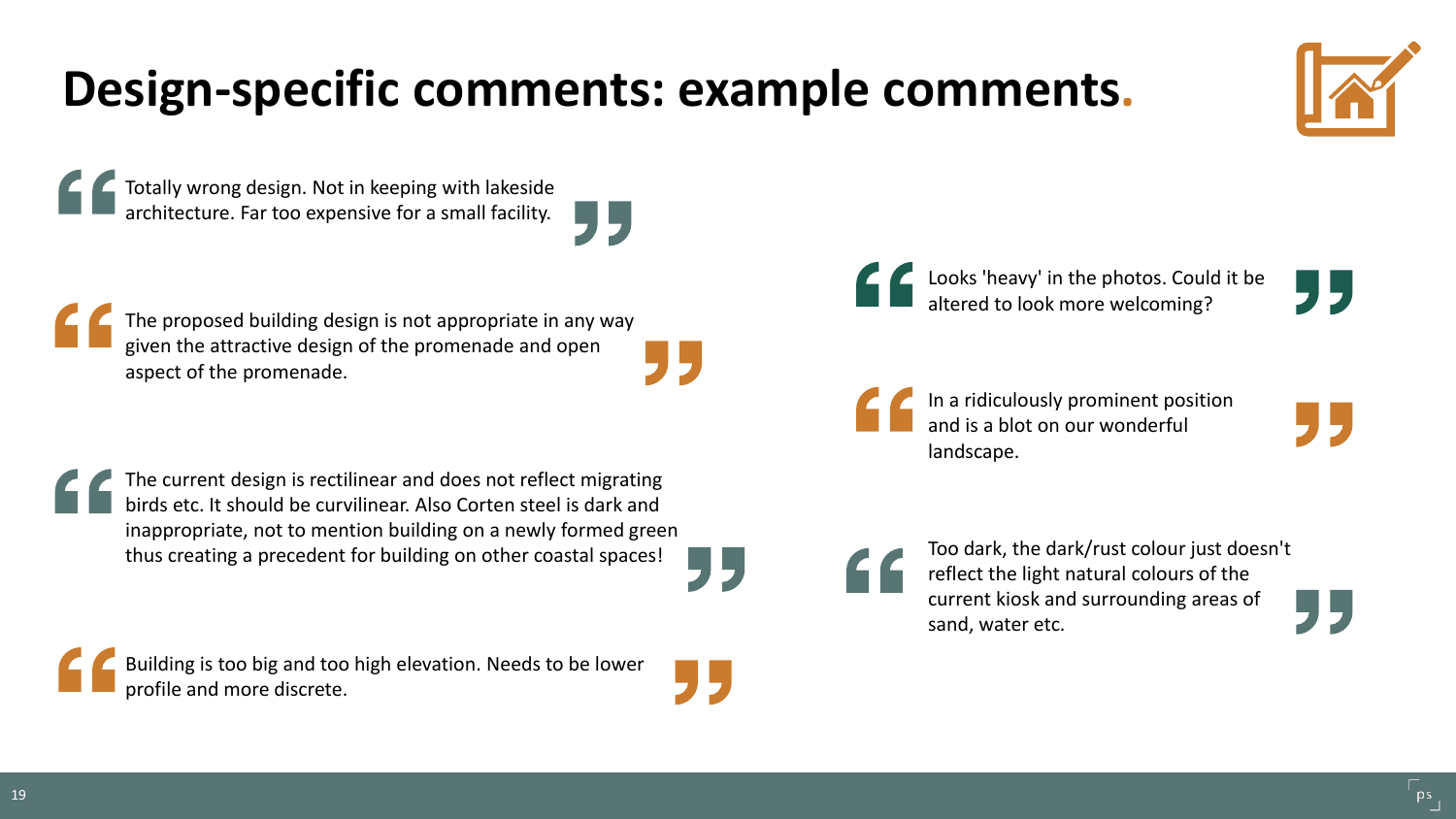## **Other comments: example comments.**

I like the design and the architects have done a really good job with their design. My concern is that the kiosk itself is in the wrong location and that it would be better located on the plot of land behind the existing kiosk where the current toilets are located. The toilet block needs replacing anyway and building the kiosk on top of the WC roof would provide a terrace that would allow the kiosk users a view across the estuary and down the length of the lake.

These works should be combined with the development of the toilet blocks below the current kiosk. Within the confines of Fairhaven Lake. This would provide a spectacular landmark for the public to pause for refreshments. With a terrace overlooking the Lake to one side and the estuary to the other.

You are replacing a kiosk with a café. The proposed new building is far too big, many times the size of the original kiosk. There is already a rebuilt and refurbished café at Fairhaven Lake.

The area is an open space. The building is supporting one family with tax payers money. Three other ice cream kiosks in the area. One pub near by. A seven year lease less one day! Avoiding going to tender.



Don't believe it is necessary. No needs assessment done as far as I can tell. Perfectly adequate pub, café and ice cream facilities already. Don't destroy the beautiful landscaping work you've just done!

20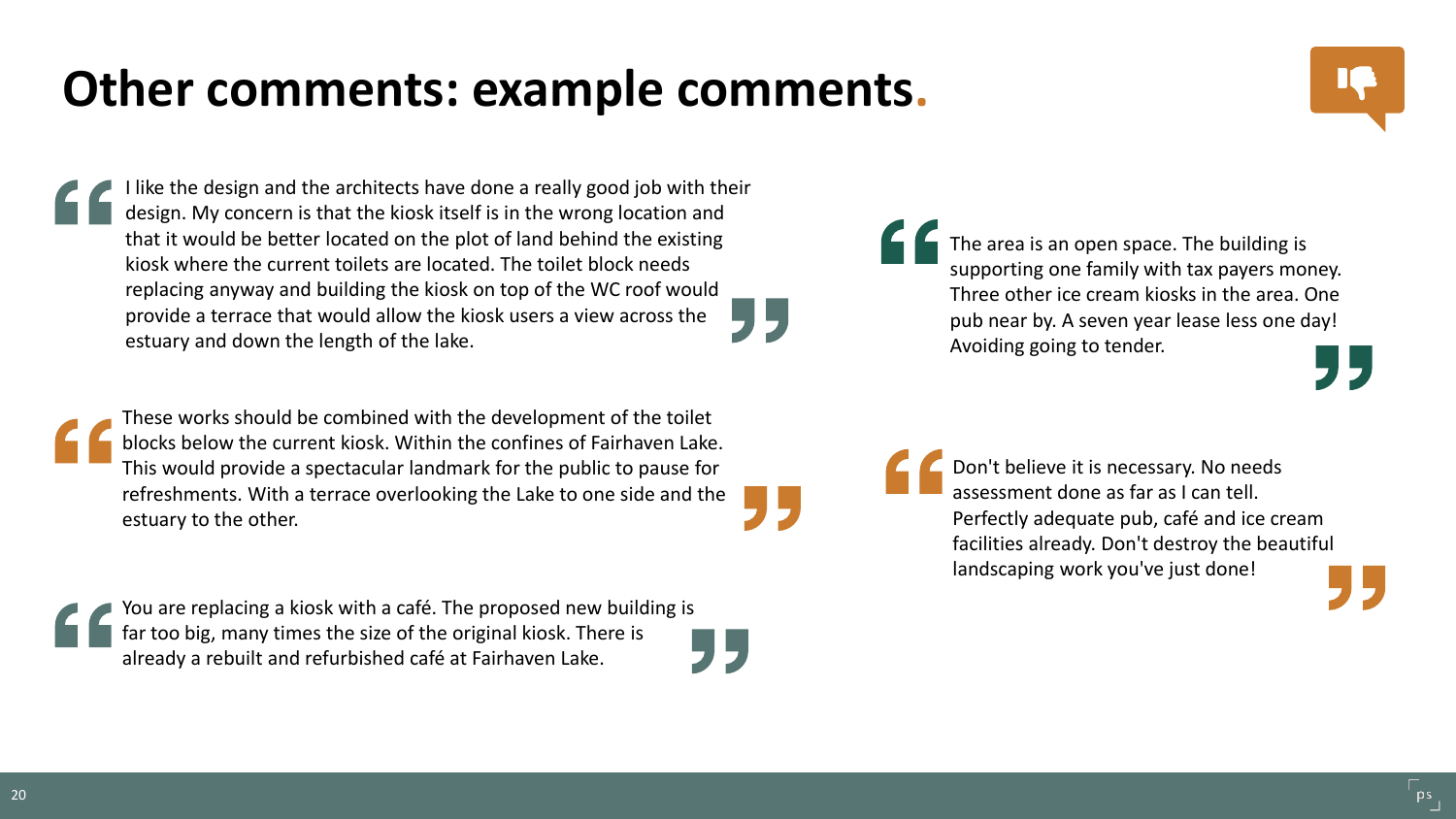## **Views on location.**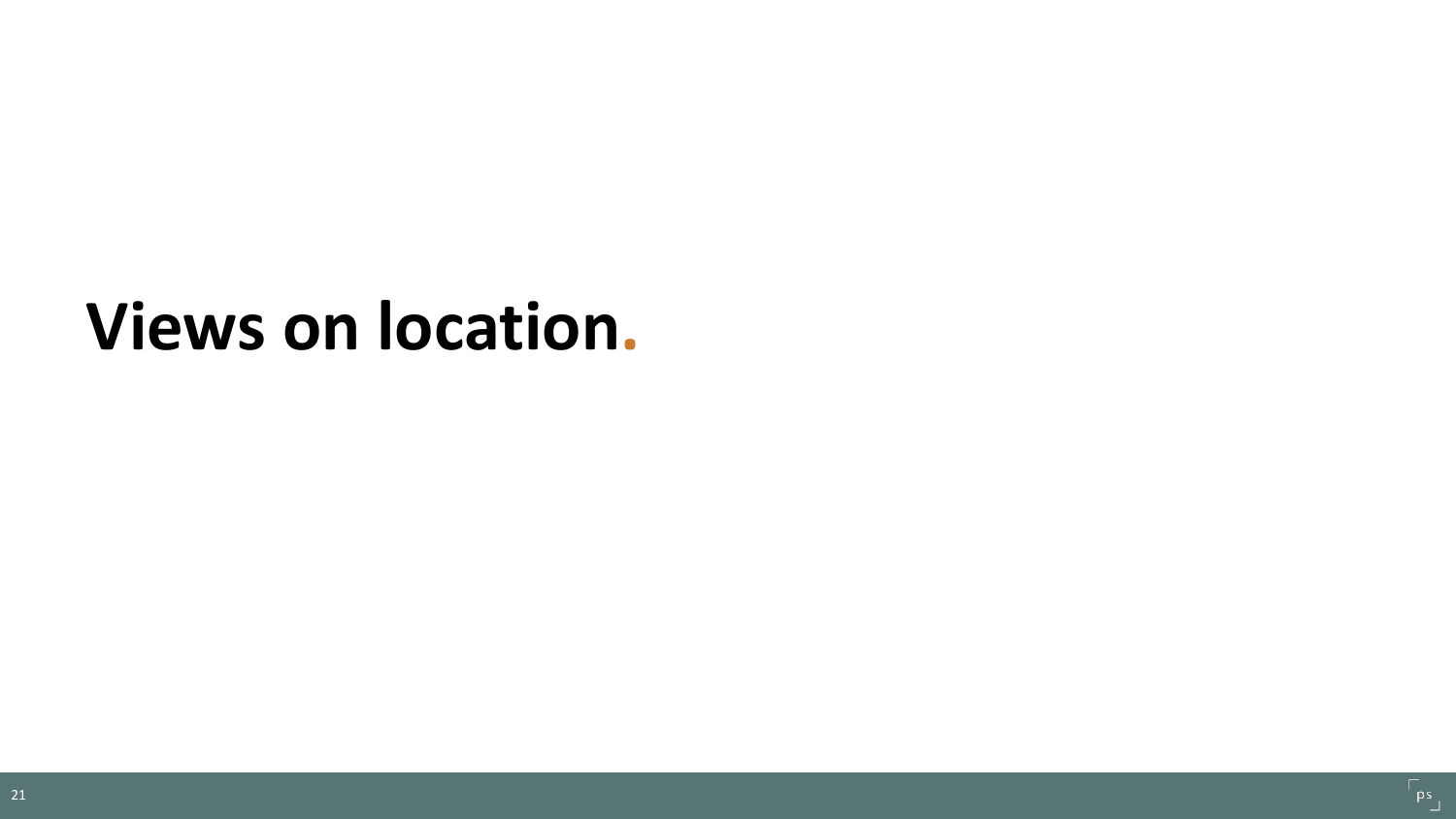### **Overall, almost 6 in 10 respondents do not agree with the proposed location of the new venue.**

"Do you agree with the location?"



Again, the majority of respondents who indicated in the first question that they do not support the proposal to create a replacement kiosk also answered 'no' to this question (see next page).

It is difficult to understand whether the negative answers to this question relate to the proposed location or to the opposition of the replacement kiosk overall.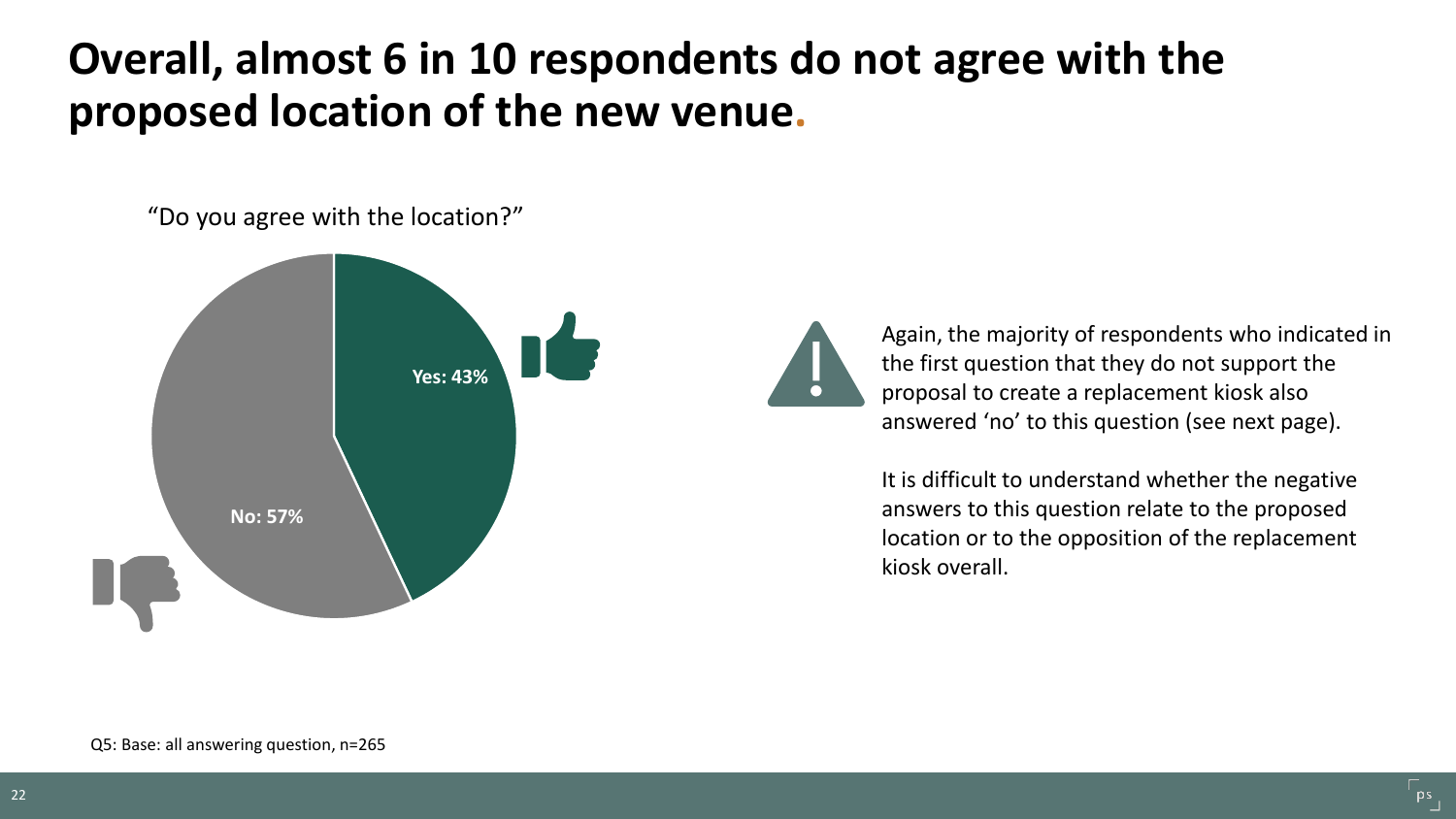## **Those who support the replacement kiosk in general also tend to agree with the proposed location (and vice-versa).**

The vast majority of those **who are generally supportive** of the replacement kiosk proposal also **agree with the proposed location.**



The vast majority of those **who do not support** the proposal to create a replacement kiosk **disagree with the proposed location.**



Q5. Base: all respondents who are generally supportive of the replacement kiosk and who answer the question, n=113

Q5. Base: all respondents who are **not** generally supportive of the replacement kiosk and who answer the question, n=151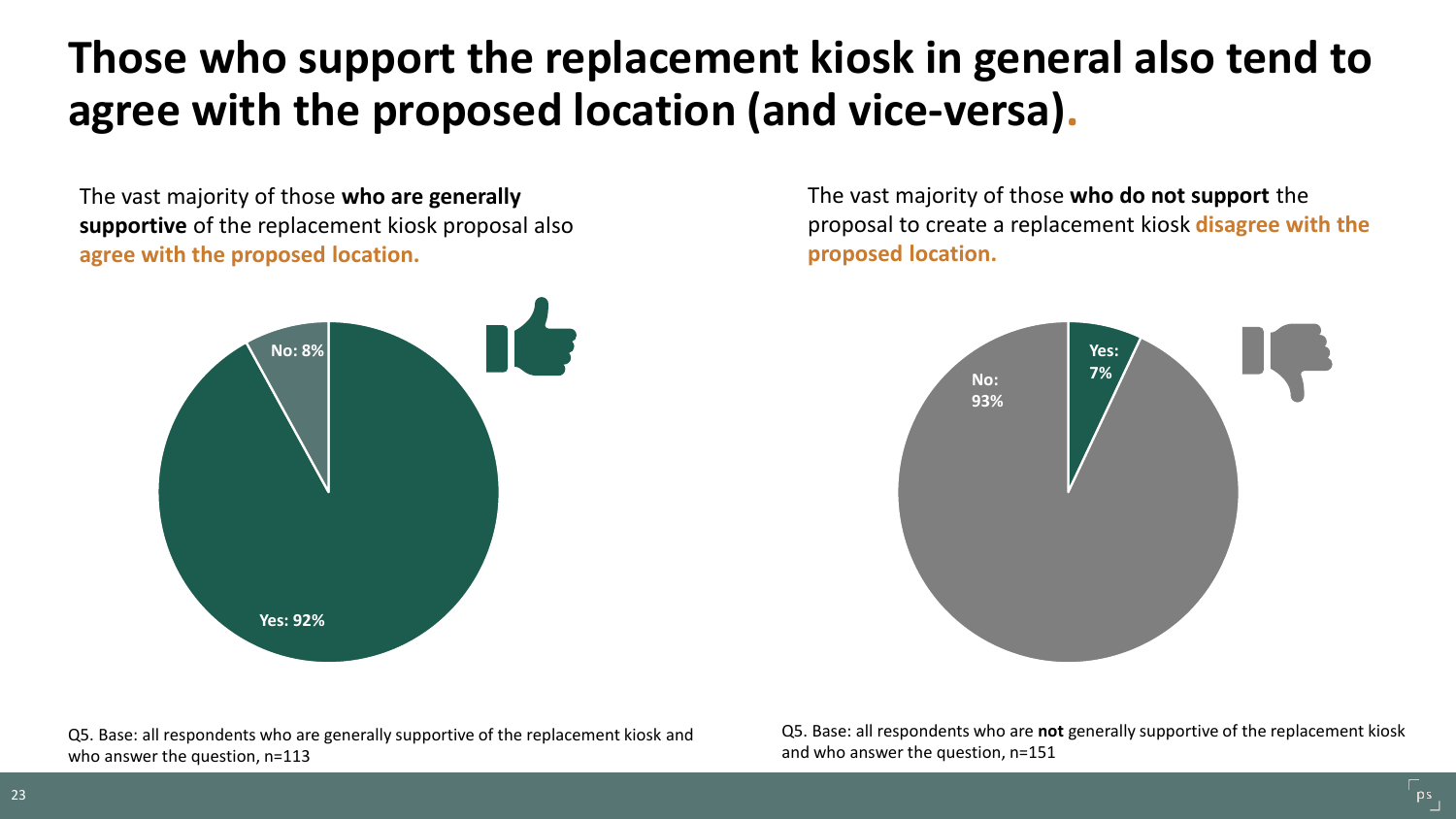## **FY8 1 residents are least likely to agree with the proposed location; outside of FY8 1, opinions are divided.**

**Residents living outside of FY8 1 are more likely to support the proposed location than FY8 1 residents, although opinions are equally split.** 



Q5. Base: all answering question

#### **Breakdown by postcode area**

|                          | <b>Agree with</b><br>proposed<br>location | <b>Disagree with</b><br>proposed<br>location |
|--------------------------|-------------------------------------------|----------------------------------------------|
| FY8 2 $(n=13*)$          | 62%                                       | 38%                                          |
| <b>FY8 3</b> ( $n=29*$ ) | 52%                                       | 48%                                          |
| $FY84(n=54)$             | 39%                                       | 61%                                          |
| $FY85(n=30)$             | 43%                                       | 57%                                          |
| Other FY $(n=11^*)$      | 73%                                       | 27%                                          |
| <b>PR 4</b> ( $n=14*$ )  | 79%                                       | 21%                                          |

*\*Sample sizes are low; differences should be treated with caution.*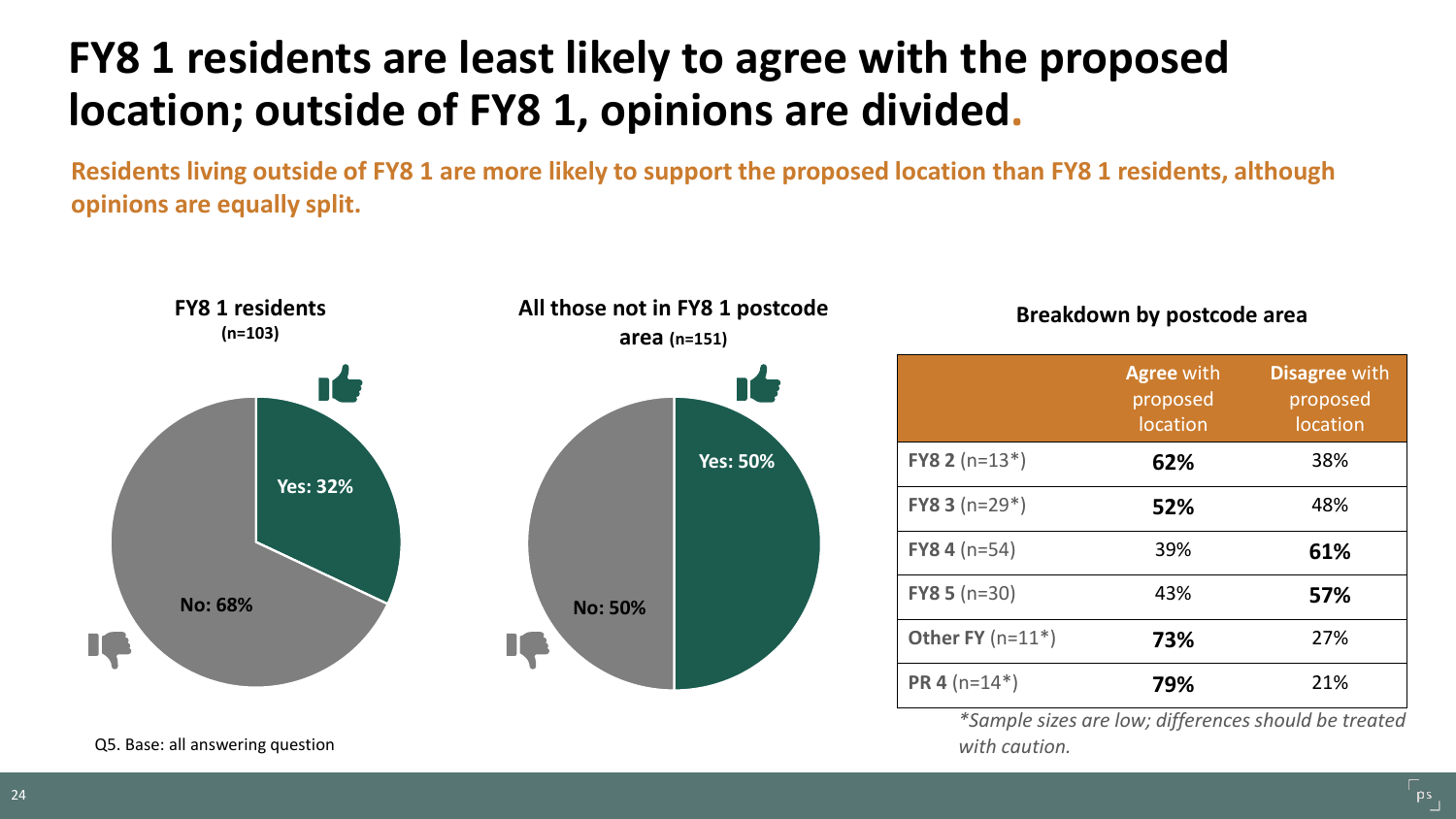## **Reasons given for disagreeing with the location.**

**Just over half of all those who disagree with the location say they do not feel any location is appropriate; almost a quarter suggest that the kiosk should be rebuilt on the location of the existing kiosk.**



**Reasons given for disagreeing with proposed location**

Q6. "*If you answered no to question 5, please explain your answer below."* Coded responses to open text box. Base: all respondents saying 'no' at Q5 (location) and giving a reason for this at Q5 (n=143). Only responses of 5% and over shown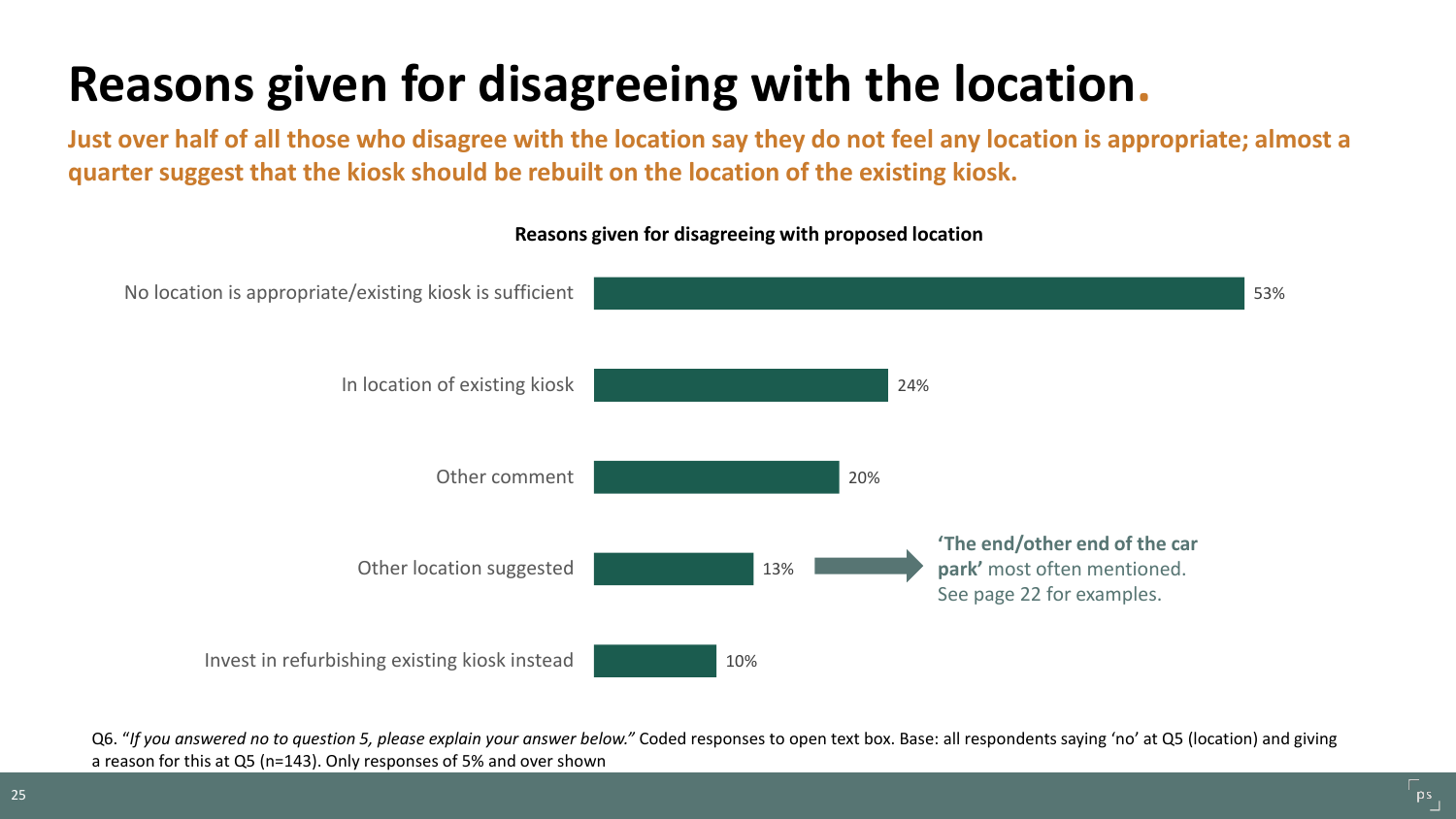## **'No location is appropriate' & 'In location of existing kiosk': example comments.**





Considering we have a café already at the lake, plus a pub, restaurant across the road, plus the Blackbird Café on Woodlands road, we don't need another café.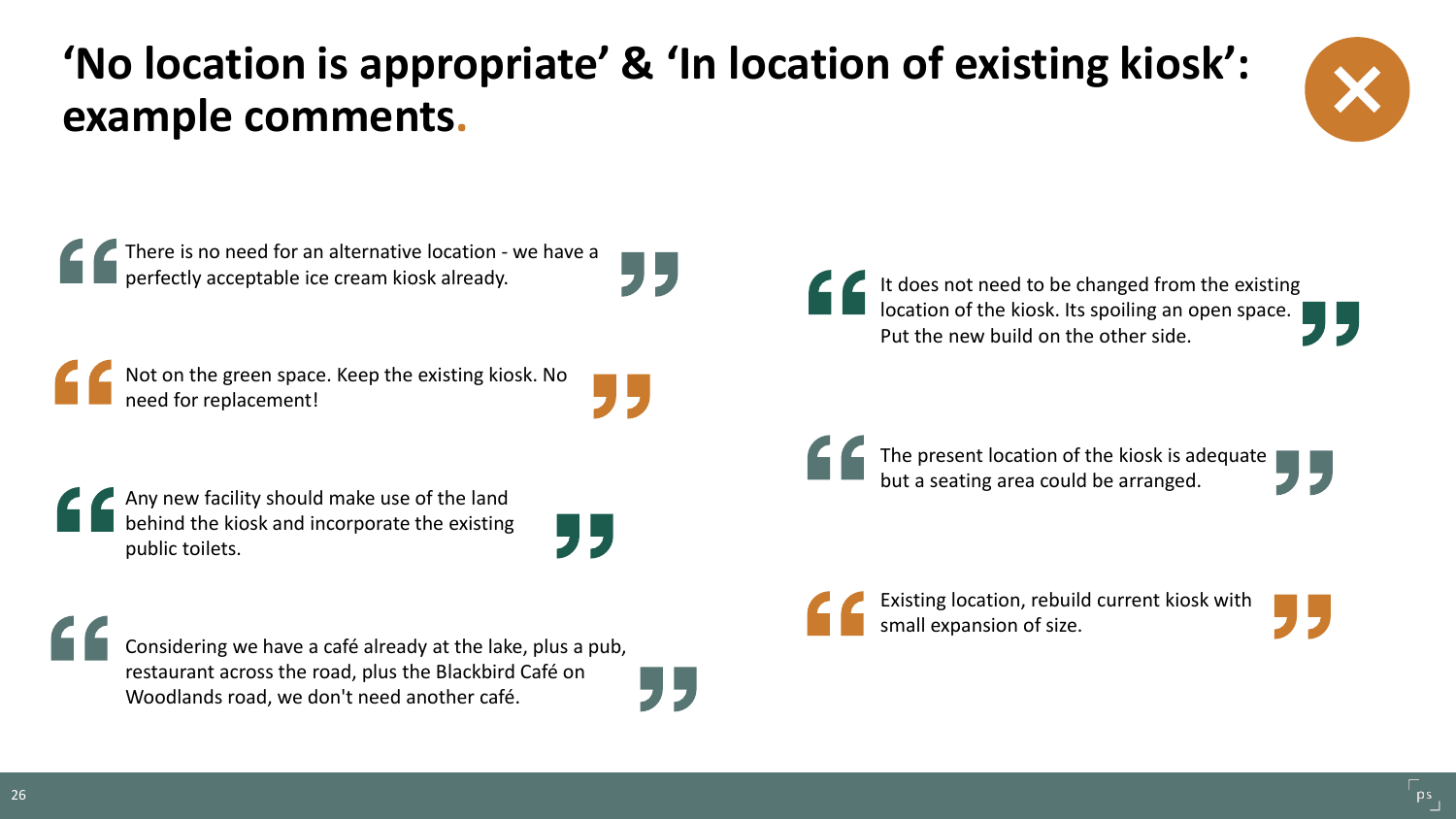## **'Other location': example comments.**





At the other end of Stanner car park. NOT ON THE GREEN AREA OF GRANNIES BAY, or where the Pavilion is.

Sea end of Stannah car park. It will be a shame to break up the Granny Bay vista.

 $\blacksquare$  Not in the area as it obstructs views. It should be in a car  $\blacksquare$ park and not in a green area.

Other end of Granny's Bay, away from car park entrance. Proposed location is an accident waiting to happen.

Over or near the toilets below that are being replaced, or at far end of car park where there are presently no amenities.

Develop more on west side of Fairhaven or by Japanese Garden.

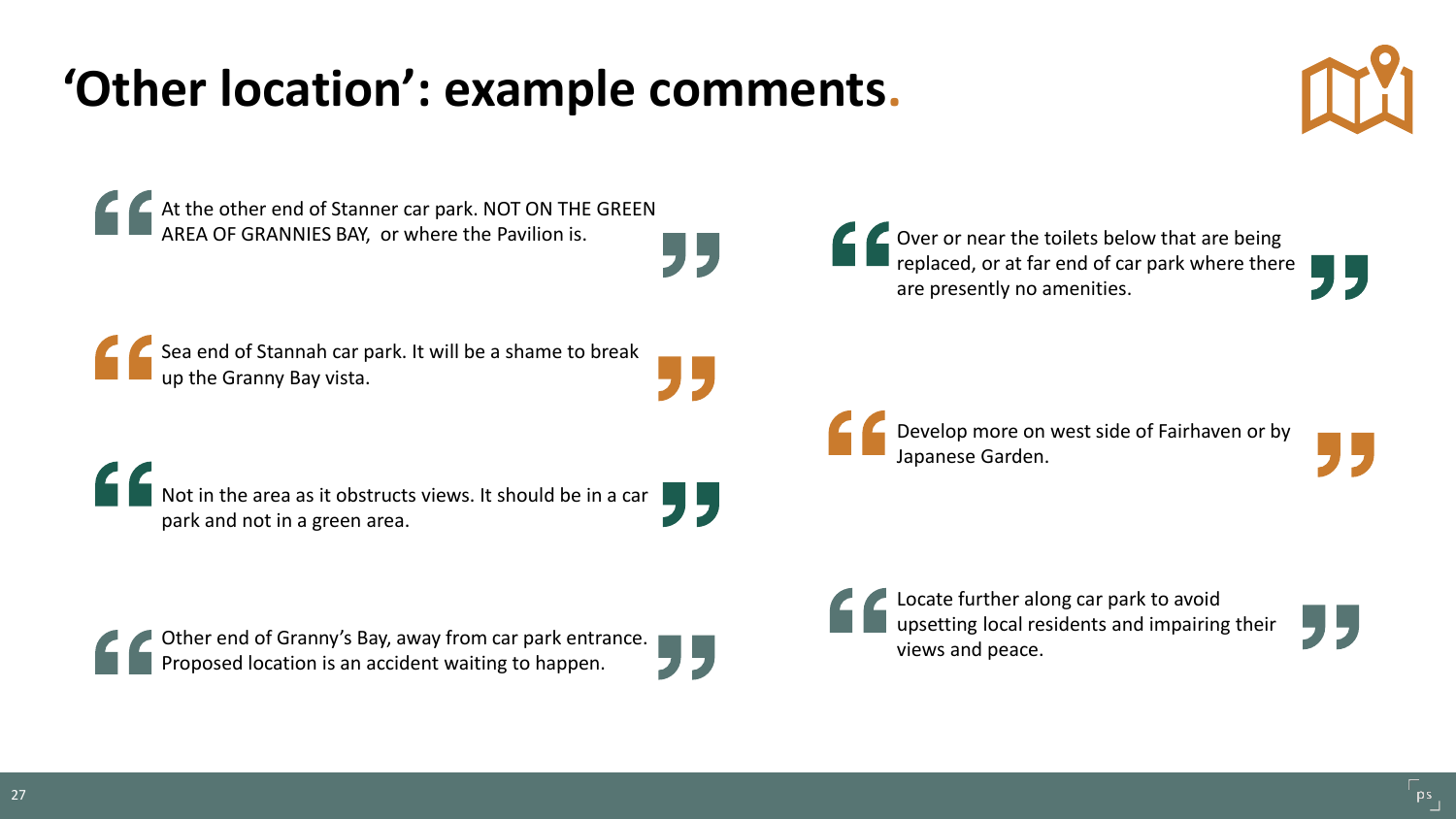## **Likelihood to use new venue.**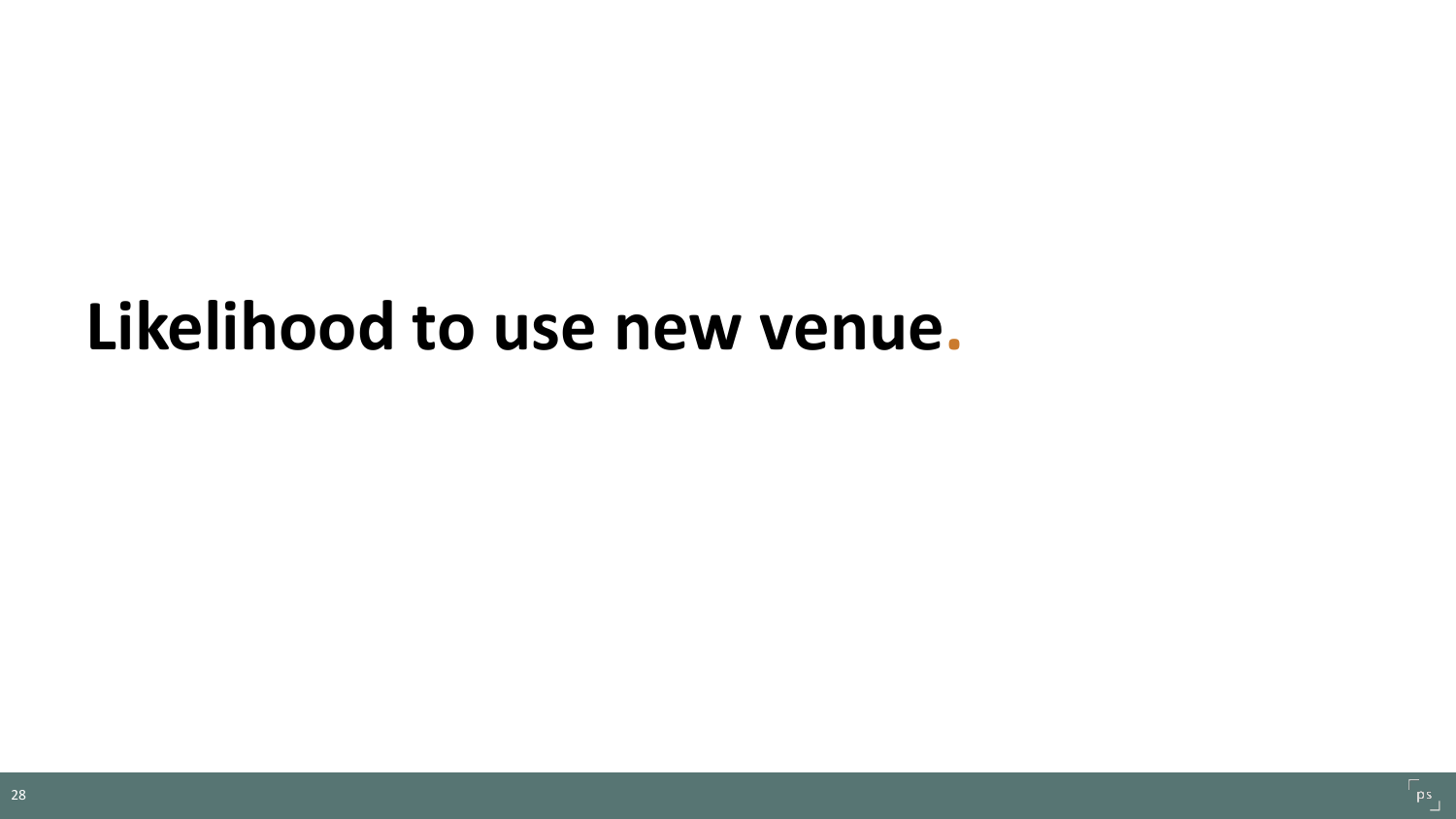### **Just less than half of respondents feel they would be likely to use the new venue.**

"It is anticipated that the kiosk will sell hot and cold beverages. Are you likely to use the new venue?"





68% of respondents in the FY8 1 postcode area do not feel they are likely to use the new venue, compared to 47% of all other respondents.

19 of the 25 respondents from outside the FY8 area feel they would use the new venue

*See page 29 for most results by postcode area*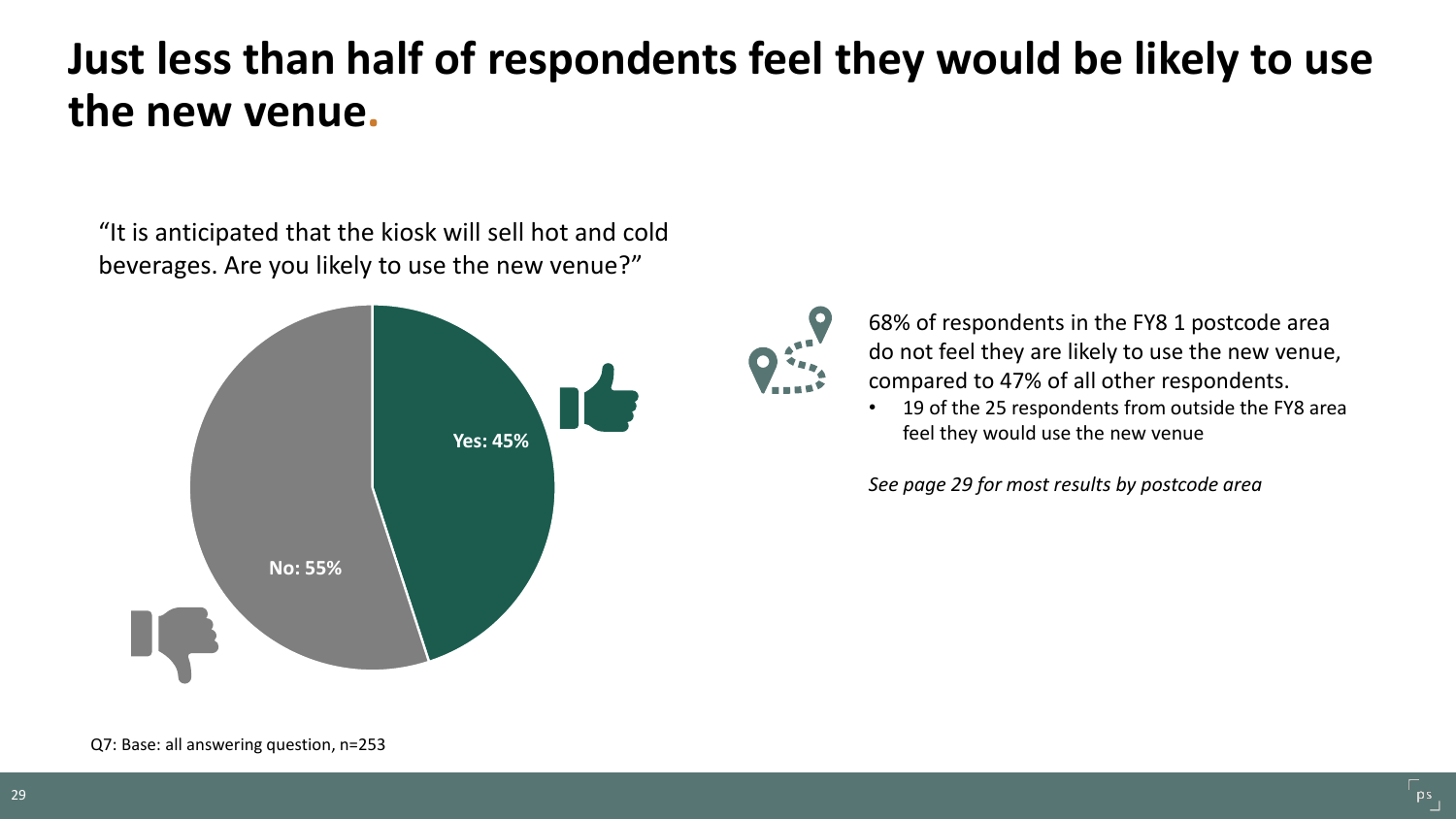## **Those who support the replacement kiosk in general say they are likely to use the new venue (and vice-versa).**

The vast majority of those **who are generally supportive** of the replacement kiosk proposal say they are **likely to use the new venue.**



The vast majority of those **who do not support** the proposal to create a replacement kiosk say they are **unlikely to use the new venue.**



Q7. Base: all respondents who are generally supportive of the replacement kiosk and who answer the question, n=109

Q7. Base: all respondents who are **not** generally supportive of the replacement kiosk and who answer the question, n=143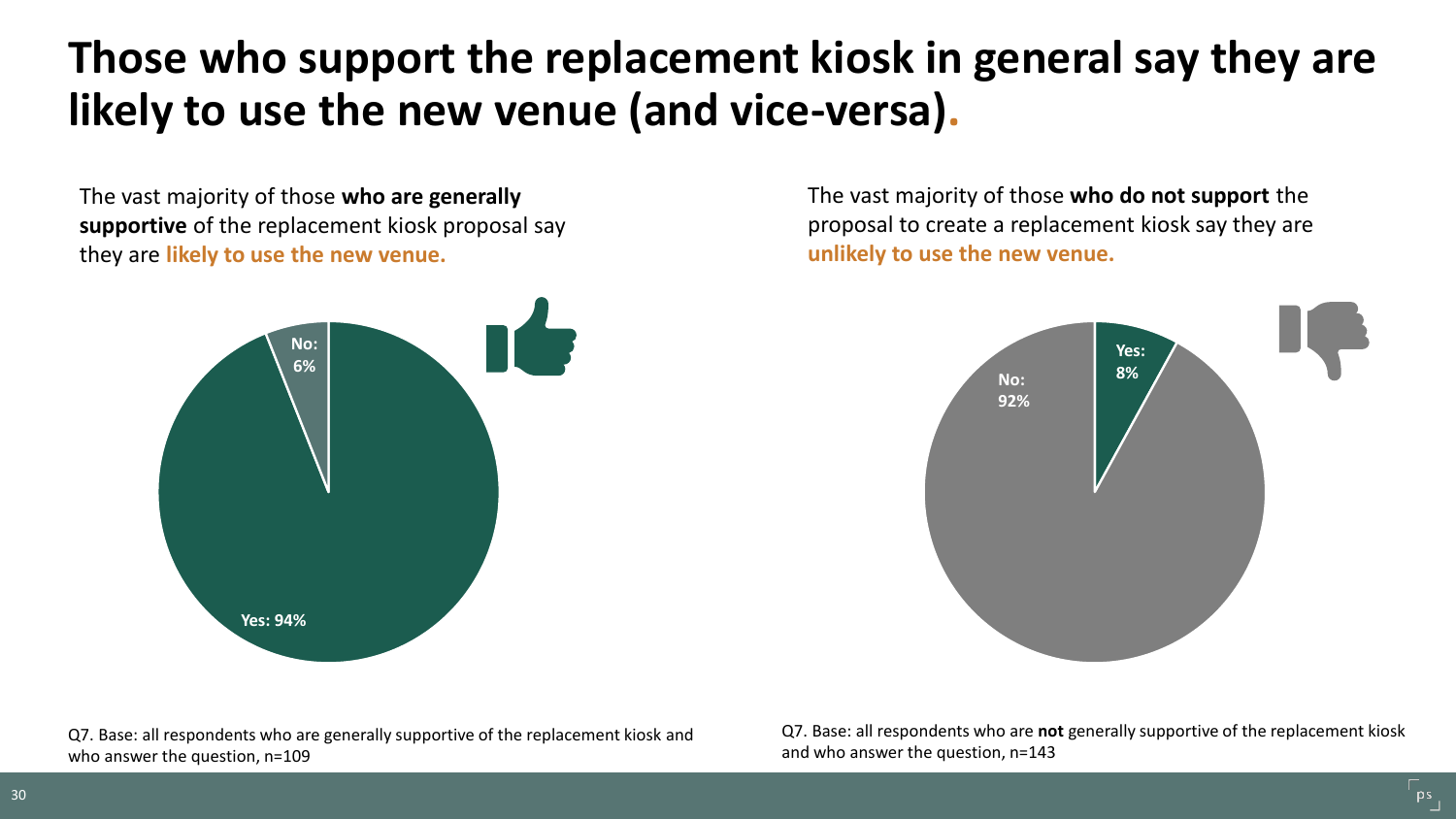## **Over half of residents from outside the FY8 1 area feel they are likely to use the new venue.**

**Two-thirds of FY8 1 residents feel they would not use the new venue. Although sample sizes are small, over twothirds of respondents in FY8 2, other FY areas and PR4 say they are likely to use the new venue.**



**Breakdown by postcode area**

|                          | Likely to use<br>new venue | Not likely to<br>use new<br>venue |
|--------------------------|----------------------------|-----------------------------------|
| <b>FY8 2</b> ( $n=12*$ ) | 67%                        | 33%                               |
| <b>FY8 3</b> ( $n=28*$ ) | 43%                        | 57%                               |
| <b>FY8 4</b> ( $n=49$ )  | 45%                        | 55%                               |
| <b>FY8 5</b> ( $n=28*$ ) | 54%                        | 46%                               |
| Other FY $(n=11^*)$      | 73%                        | 27%                               |
| <b>PR 4</b> ( $n=14*$ )  | 79%                        | 21%                               |

*\*Sample sizes are low; differences should be treated with caution.*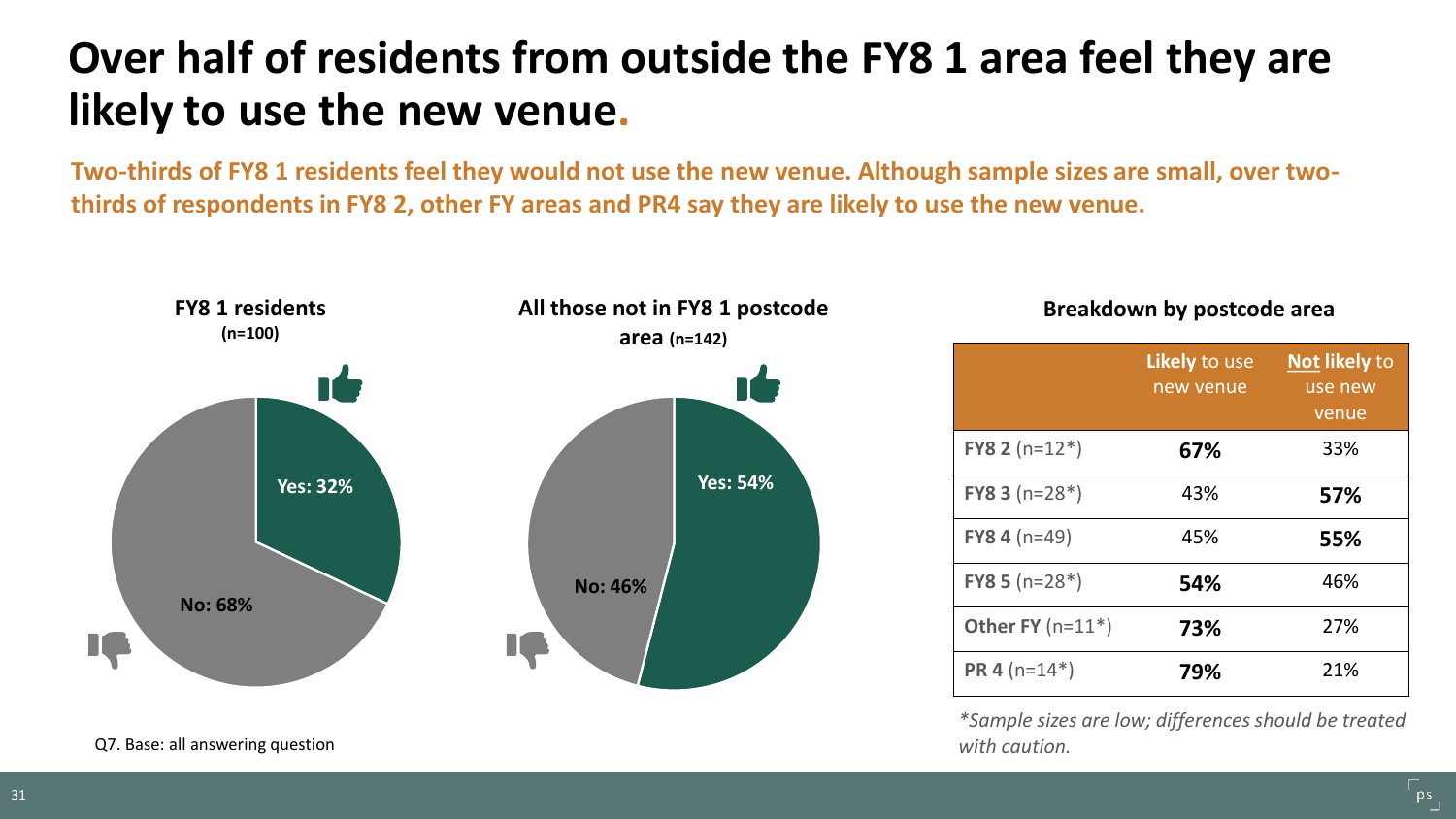## **Further feedback.**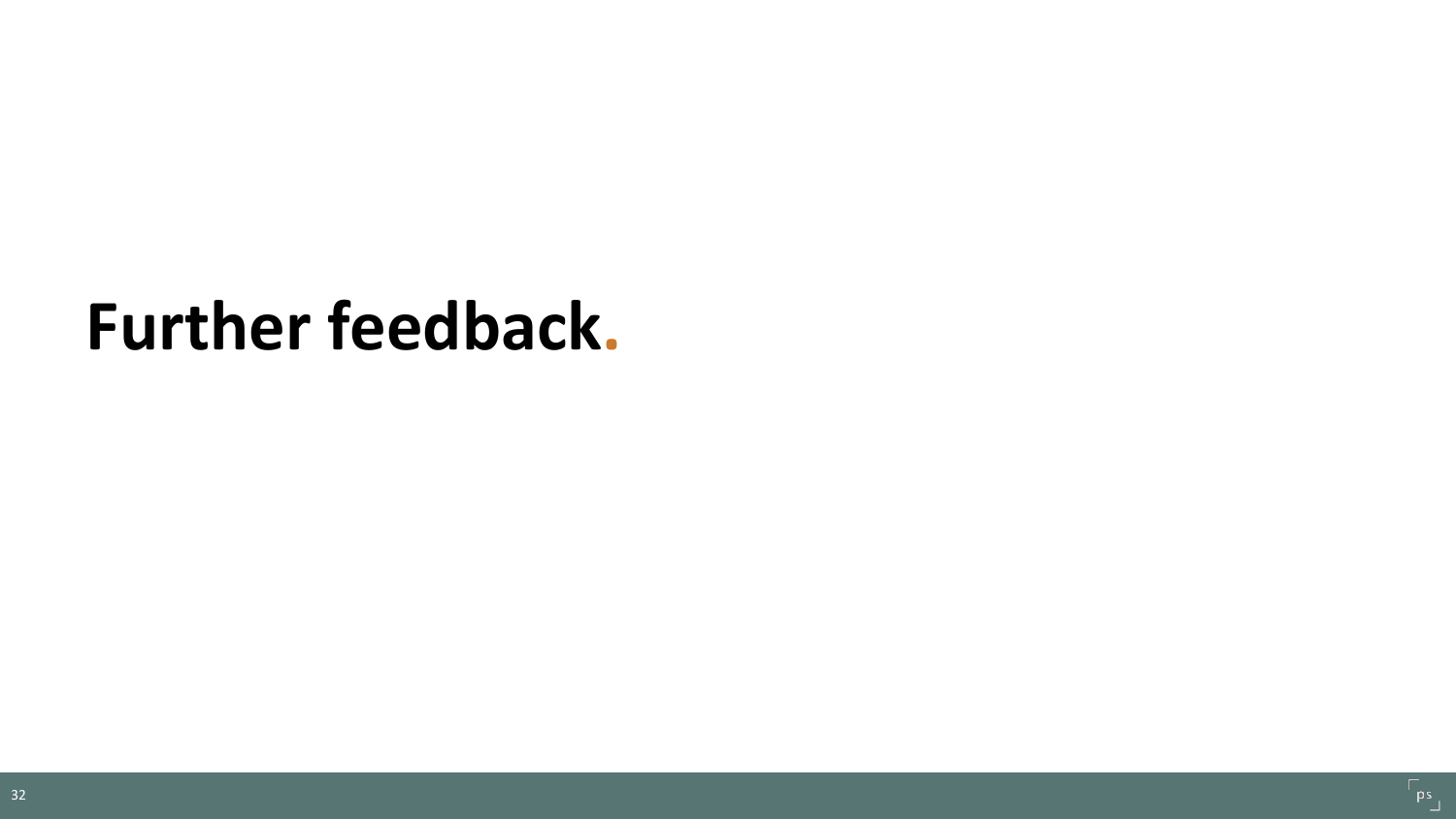## **7 in 10 (72%) of respondents gave further feedback.**

**The most common theme amongst the further feedback was that this proposal is a waste of money/that money should be spent elsewhere in the area instead.**



#### **Themes amongst further feedback**

Q8. "*Do you have any further feedback?"* Coded responses to open text box. Base: all respondents answering (n=195). Only responses of 5% and over shown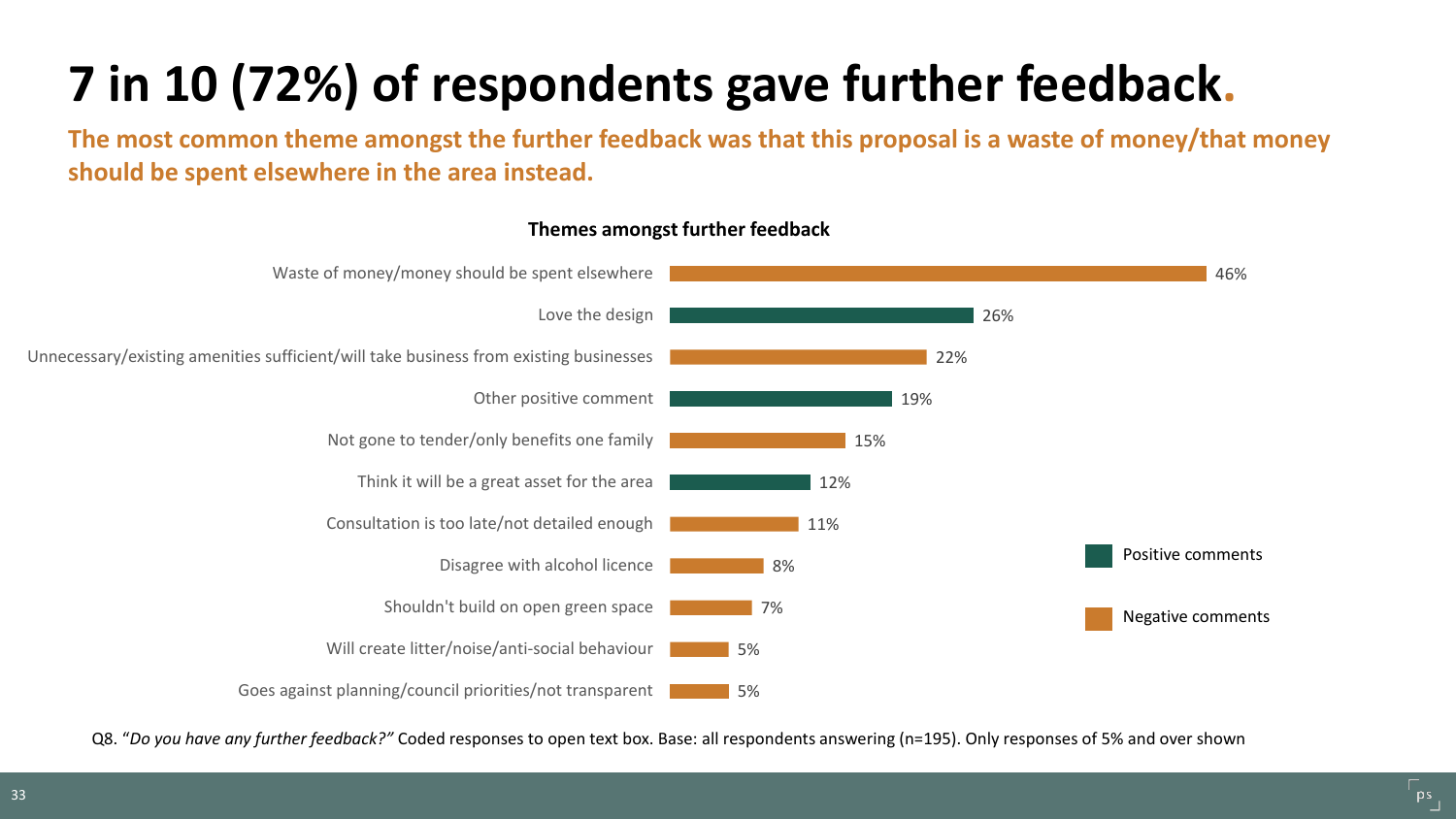## **'Waste of money' & 'Unnecessary': example comments.**

Already a lot of cafes in the area and council should spend their money on more worthwhile ventures. Definitely should not open late and shouldn't have an alcohol licence.

This is an incursion onto established public open space. There are protective covenants against development. The National Trust and Civic Societies believe in keeping our coastline clear where possible. Any development must be within the lake perimeter. I also object to ratepayers money going into this, supporting one business. What about the other refreshment venues nearby which will be in competition with it? It should not be feasible for our council to invest in a business which could cause harm to others nearby.

The spending of £350,000 of tax payers money to the benefit of one family is quite out of order, the money could be spent on more deserving needs. The return on the outlay is inadequate. There are plenty of cafes etc in the area.



Plenty of food is already available near this area absolutely waste of public money.





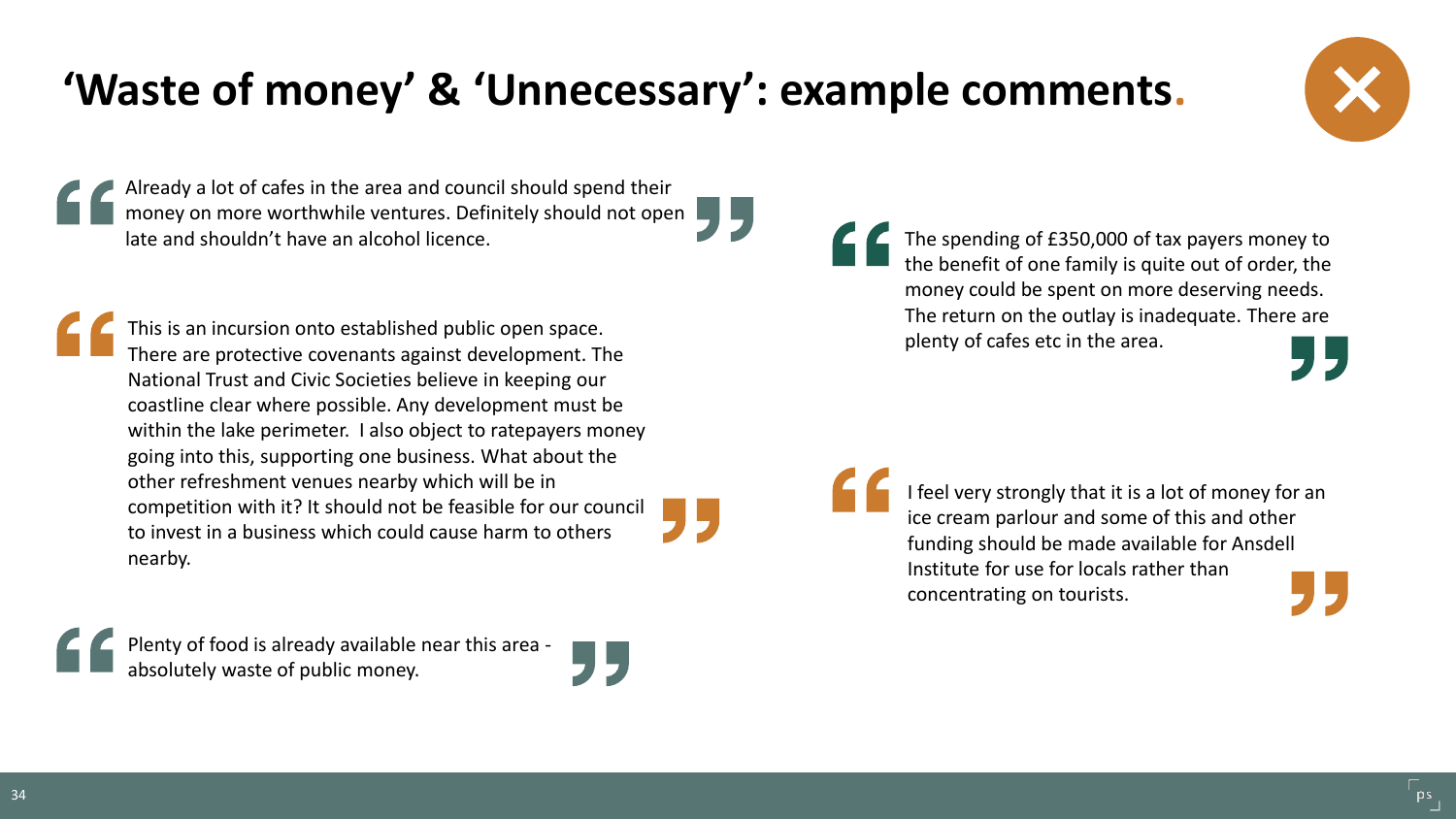## **Positive comments: example comments.**



The current kiosk is no longer fit for purpose in that the building does not fit in with the wonderful new sea defence / promenade. Its location is causing danger to pedestrians who, at busy times, queue for service with their children in the path of vehicles leaving the car park. The new design is well thought out, fits in brilliantly with the surrounding environment, and as regular users of the current kiosk it will improve our use and enjoyment of the area.

I visit Fairhaven Lake quite often either by walking or running and it would be nice to have somewhere where I can sit down comfortably and enjoy the fantastic views

Amazing design, really special. The location is great, better and safer access for me than the current kiosk. Wonderful that I can sit and enjoy the view in a sheltered place.

It will be a great facility for visitors and residents both able-bodied and people with a disability. There are very few facilities for disabled people on our coast. The new prom has improved that and now with this cafe it will be great!

I think it's a great addition to the area and is a safer location for the cafe. Currently the queue for the kiosk, during peak times, extends beyond the kerb making it dangerous for pedestrians due to its proximity to the exit from the car park.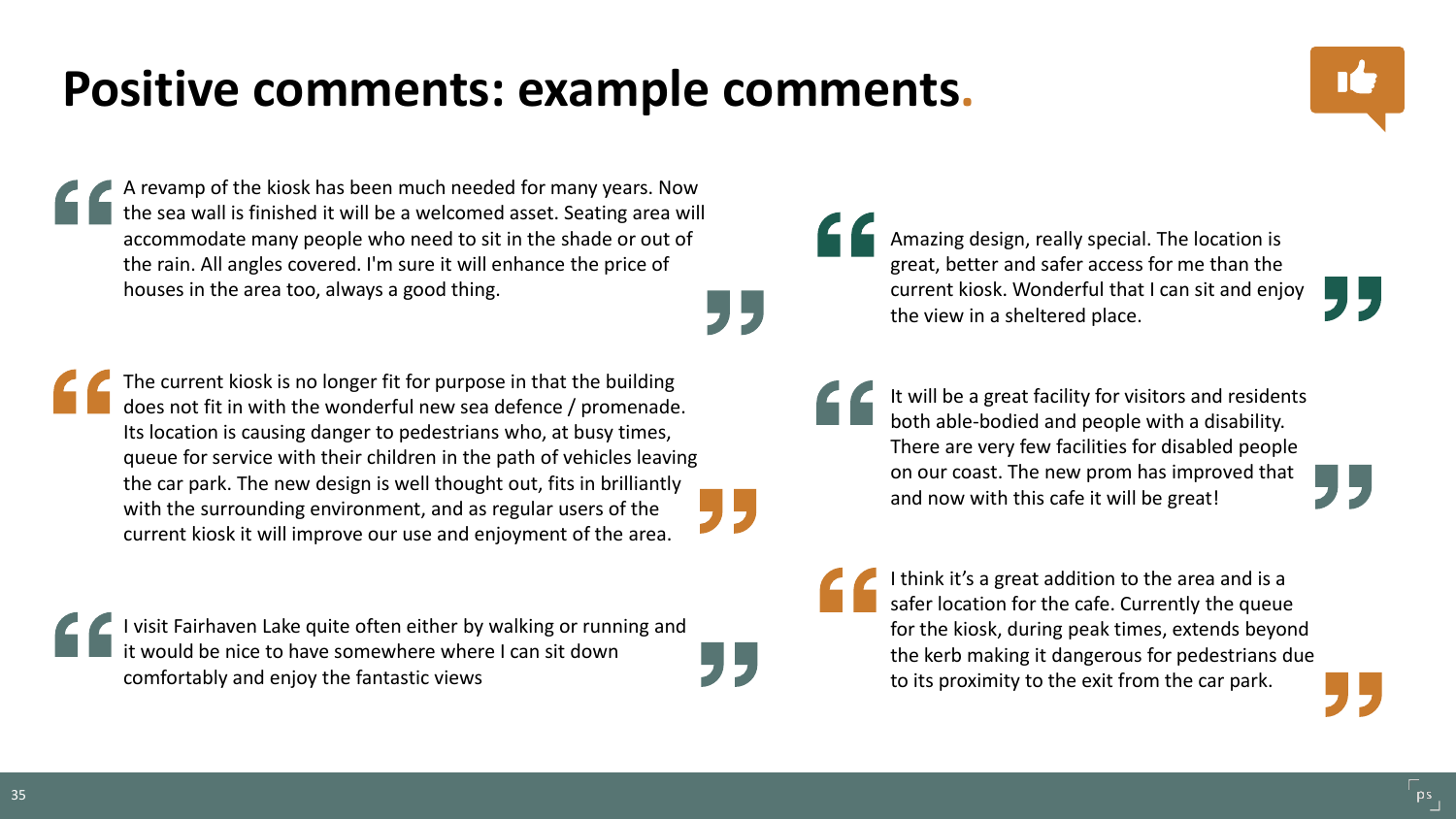## **Other example comments.**

The intended project should have been discussed with interested parties before ANY work was started.



There is the feeling that FBC haven't gone about this application in the right way and they are favouring one particular family that has influence with the Council. People are wondering why this particular family is getting favourable treatment. They are also wondering how it will affect the cafe recently refurbished at Fairhaven Lake and cafes in Ansdell and the Fairhaven pub which has recently been refurbished.

Lack of transparency at Council level has led to much misinformation. Still don't know the important details.

 $\blacksquare$  It is outrageous to spend this huge amount of money on something which is totally unnecessary - one family is trying to exploit a situation which is  $\Box$ a complete waste of taxpayers money.



It is rumoured that the kiosk will have an alcohol licence and be open lates. None of this important detail is mentioned in the exhibition.

Are measures going to be put in place to<br>prevent vandalism (CCTV etc)?

Not at its present siting. I don't understand why this was not discussed in the plans when the sea defence system was being planned as it has obviously been under discussion with the council for many years.